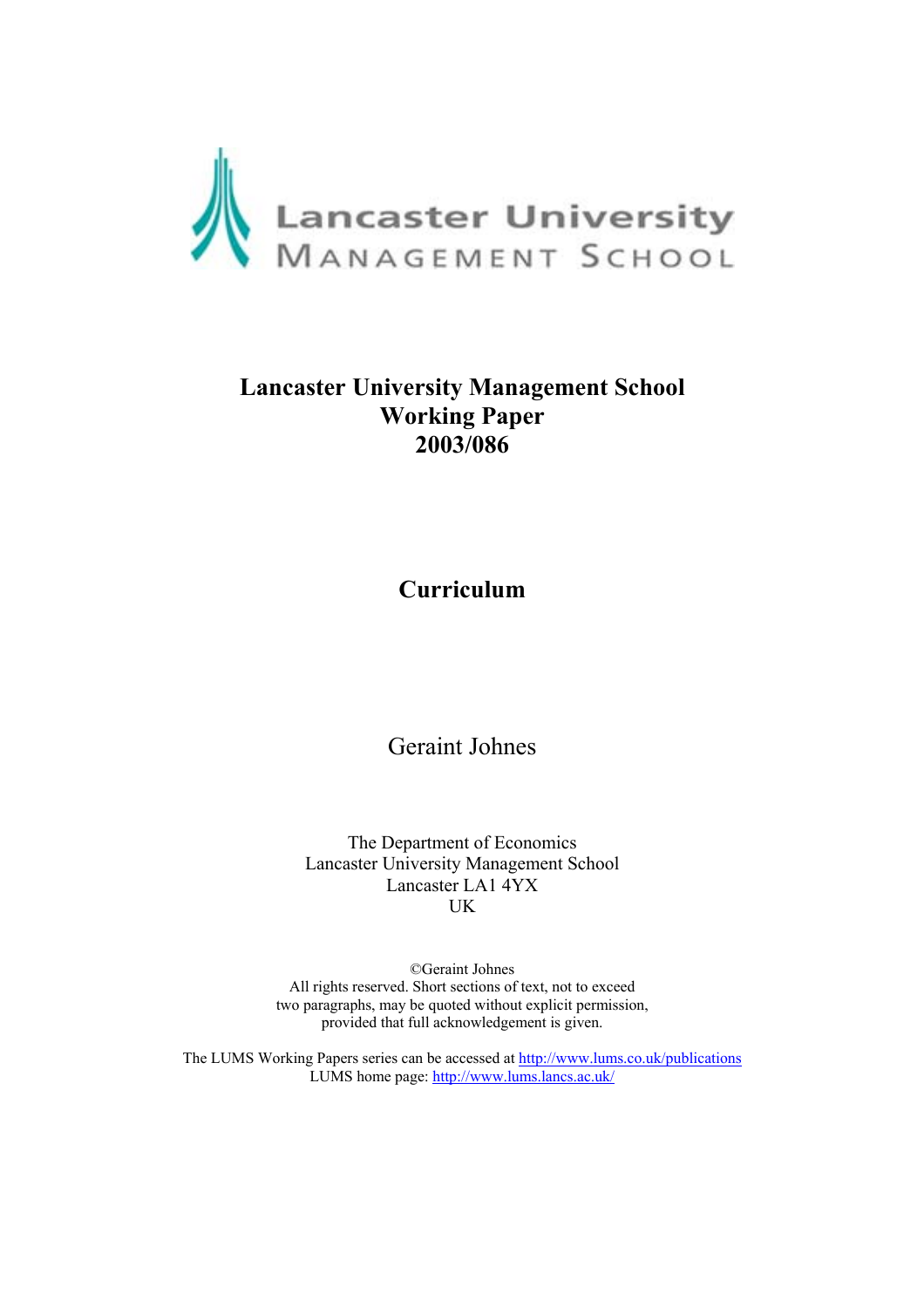#### **CURRICULUM**

### **Geraint Johnes**

Department of Economics The Management School Lancaster University Lancaster LA1 4YX United Kingdom

Voice: +44 1524 594215 Fax:  $+44$  1524 594244 E-mail[:G.Johnes@lancaster.ac.uk](mailto:G.Johnes@lancaster.ac.uk)

First version November 2001 Latest version November 2003

#### ABSTRACT

Regression and neural network models of wage determination are constructed where the explanatory variables include detailed information about the impact of school curricula on future earnings. It is established that there are strong nonlinearities and interaction effects present in the relationship between curriculum and earnings. The results have important implications in the context of the human capital versus signalling and screening debate. They also throw light on contemporary policy issues concerning the desirability of breadth versus depth in the school curriculum.

| JEL Classification: | I21, J24, J31, C45                    |
|---------------------|---------------------------------------|
| Keywords:           | curriculum, earnings, neural networks |

The author is indebted to the Data Archive at the University of Essex for arranging access to the NCDS data used herein. He also thanks Reza Arabsheibani, Steve Bradley, Hessel Oosterbeek, Jan van Ours, Anna Vignoles, and seminar participants at Athens and Liverpool for useful comments on an earlier draft.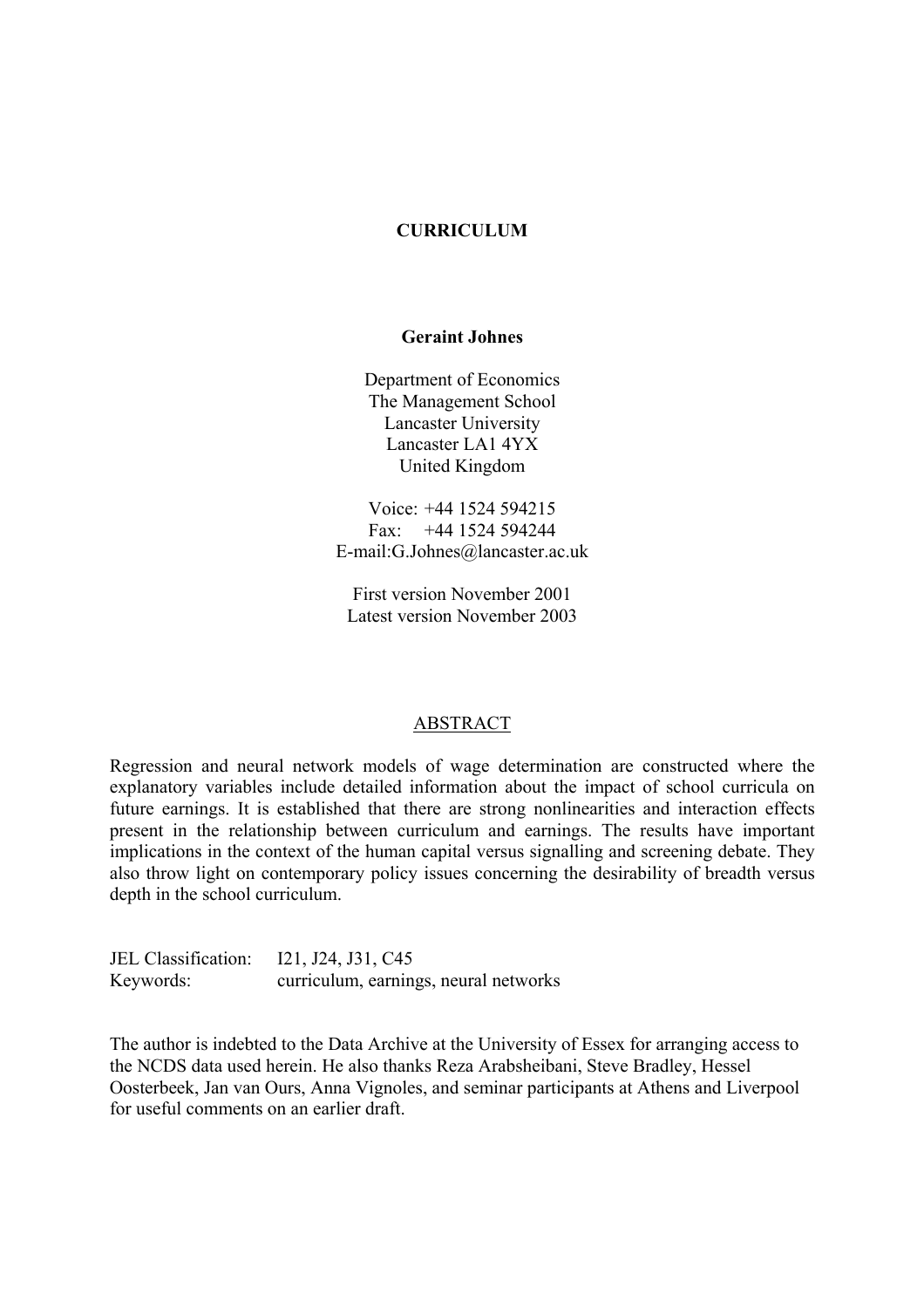#### **Introduction**

 $\overline{a}$ 

Since the seminal work of Schultz (1961), Becker (1964) and Mincer (1974), the human capital model has dominated economic discussions about education. The signalling model, developed by Spence (1974), and the screening model of Arrow (1973) have provided the humancapital model with competitors which are theoretically plausible.<sup>1</sup> But the weight of empirical evidence supports the view that schooling does result in learning which in turn raises worker productivity and earnings. For instance, Wolpin (1977), Cohn *et al*. (1987), and Johnes (1998) all find no evidence that self-employed workers (who have no need to use education as a sorting mechanism) have lower returns to educational investments than do other workers.<sup>2</sup> And Grubb (1993), Cohn *et al.* (1987) and Johnes (1998) find that the returns to education are as strong amongst older workers as they are amongst younger workers, despite the fact that employers presumably have learned something about the productivity of those employees who have long tenure.

One piece of evidence exists that points in the other direction. The work of Altonji (1995) suggests that, while years of schooling are rewarded by higher earnings in the labour market, the number and nature of courses taken while at school is not. This would seem to indicate that employers use years of schooling as a signal or screen, and that productivity and wages do not depend on the instructional content of those years.

This work is partially reinforced by other studies, notably Levine and Zimmerman (1995), Vignoles (1999) and Dolton and Vignoles (2002a,b), which have found – both in the United

<span id="page-2-0"></span> $<sup>1</sup>$  In a broader context, signalling is an important phenomenon wherever there are asymmetries in information. It</sup> is therefore often associated with principal-agent models. Recent surveys of this literature include Riley (2001). The present paper is linked to this literature inasmuch as it provides an empirical test of signalling as a response to asymmetric information in one particular context - that of the labour market. 2

<span id="page-2-1"></span><sup>&</sup>lt;sup>2</sup> As Hanushek (1986) notes, the test used in these papers may be unreliable in the presence of sample selection bias.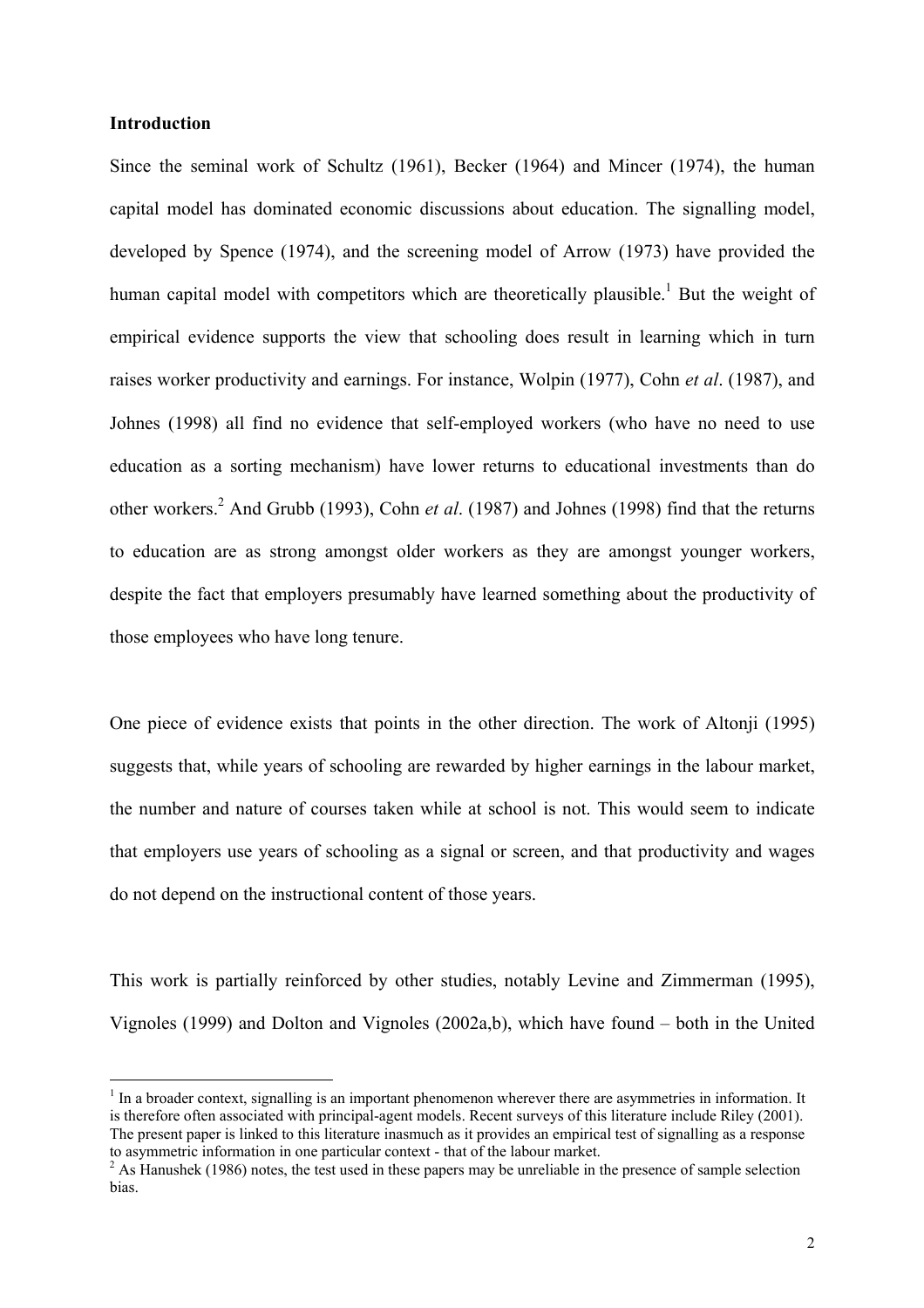<span id="page-3-2"></span>States and the United Kingdom – that mathematics is the only secondary school subject which subsequently makes a significantly positive contribution to earnings. If these arguments are accepted, then any curriculum which does not include mathematics does not contribute to increased productivity – though the evidence of numerous studies demonstrates that the extra period of schooling does lead to increased earnings, presumably through sorting effects.<sup>[3](#page-3-0)</sup>

These results, contradictory as they are, warrant closer inspection. In the present paper, I use data from the UK to examine the impact which post-compulsory curriculum has on earnings. The method used here represents an advance on earlier studies because I use new, nonlinear methods of estimation which take full account of the synergies which might exist between the subjects that a student reads within the school curriculum. To anticipate the results, I shall demonstrate that synergy does matter in the context of curriculum, and that mathematics is not the only subject which impacts upon earnings. Both these results are sympathetic to the human capital model.<sup>4</sup>

The United Kingdom provides a particularly instructive laboratory for examining the effects of curriculum, since a system of national examinations well suited to this type of analysis is in place. These are taken at age 16 (the General Certificate of Secondary Education, or formerly the Ordinary – 'O' – level) and at age 18 (the Advanced – 'A' – level).<sup>5</sup> The former cover a

<span id="page-3-0"></span><sup>&</sup>lt;sup>3</sup> There is also a sociological literature concerning curriculum and school performance, typified by the contributions of Adelman (1999) and Alexander and Pallas (1984). But this does not focus on labour market outcomes. 4

<span id="page-3-1"></span><sup>&</sup>lt;sup>4</sup> This supposes that it is legitimate to follow Altonji (1995) in assuming that employers perceive years of education attained but not details of the curriculum undertaken between the ages of 16 and 18. In a highly coordinated educational system such as Britain's, however, curriculum itself might be treated as a signal by employers. But, having researched the NCDS data, Dolton and Vignoles (2002a) conclude that 'it is the specific skills and knowledge provided … that attracts a wage premium'. In other words, they find against the argument that curriculum serves as a signal. I concur. For more on the relationship between job market signalling and curriculum, see Altonii (1995) and Dolton and Vignoles (2002a).

<sup>&</sup>lt;sup>5</sup> Before the creation of the GCSE examinations in 1988, pupils took subject-specific O level examinations or the less demanding Certificate of Secondary Education (CSE) examinations. Those who passed the CSE with an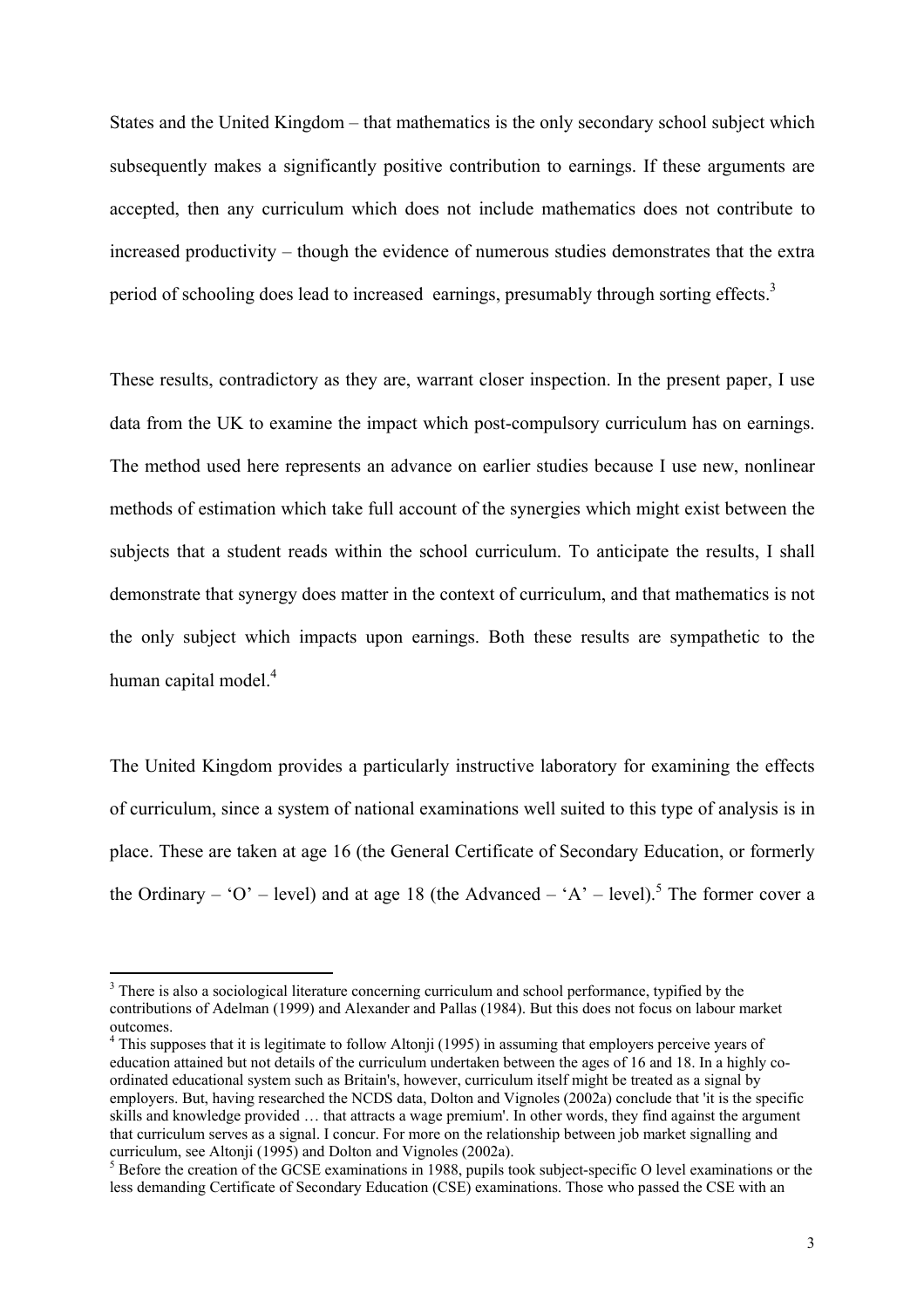broad range of subjects, but from age 16 onwards, British pupils choose a relatively specialised curriculum. Until the year 2000 cohort of entrants to post-compulsory education, students in the 16-18 year age group have typically taken 3 A level examinations; in other words, from age 1[6](#page-4-0) to age 18, they study just three subject areas.<sup>6</sup> The returns to curricula of many different types can therefore be estimated by looking at the experience of a variety of students who choose different subject mixes. In particular, it is possible to investigate the extent to which benefits accrue to students pursuing a narrow curriculum – for instance, 3 arts subjects or 3 science subjects – vis-à-vis those which attach to a broader curriculum in which arts and science subjects are mixed.

It is important to note that all the examinations referred to above are national qualifications, designed to evaluate pupils' performance in a range of subjects each of which is taught according to a national curriculum. The examinations are administered by a small number of examination boards that operate at national level - pupils do not therefore sit examinations that are set or graded by their own teachers. The examinations are widely regarded, internationally, as providing a reliable measure of pupil performance.<sup>[7](#page-4-1)</sup>

The analysis of curriculum effects is of particular interest in the context of changes which are currently under way in the British system of post-compulsory secondary education. Since 2000, those studying at this level have been able to take some combination of Advanced Subsidiary (AS) and A2 level qualifications. The former entail one year of study, while the

achievement level of grade 1 were deemed to have demonstrated achievement equivalent to a pass at O level. Where I refer to O level passes in the sequel, I therefore take this to include CSE grade 1 passes.

<span id="page-4-0"></span><sup>&</sup>lt;sup>6</sup> The move toward modular courses and the Curriculum 2000 reforms mean that the A levels taken by my sample (for the most part, in 1976) differ from those that students take now. But the insights that the analysis affords into the role played by curriculum in the accumulation of human capital are nonetheless likely to be generally valid. 7

<span id="page-4-1"></span>Further information on the structure of examinations in the British system is provided by Dolton and Vignoles (2002b).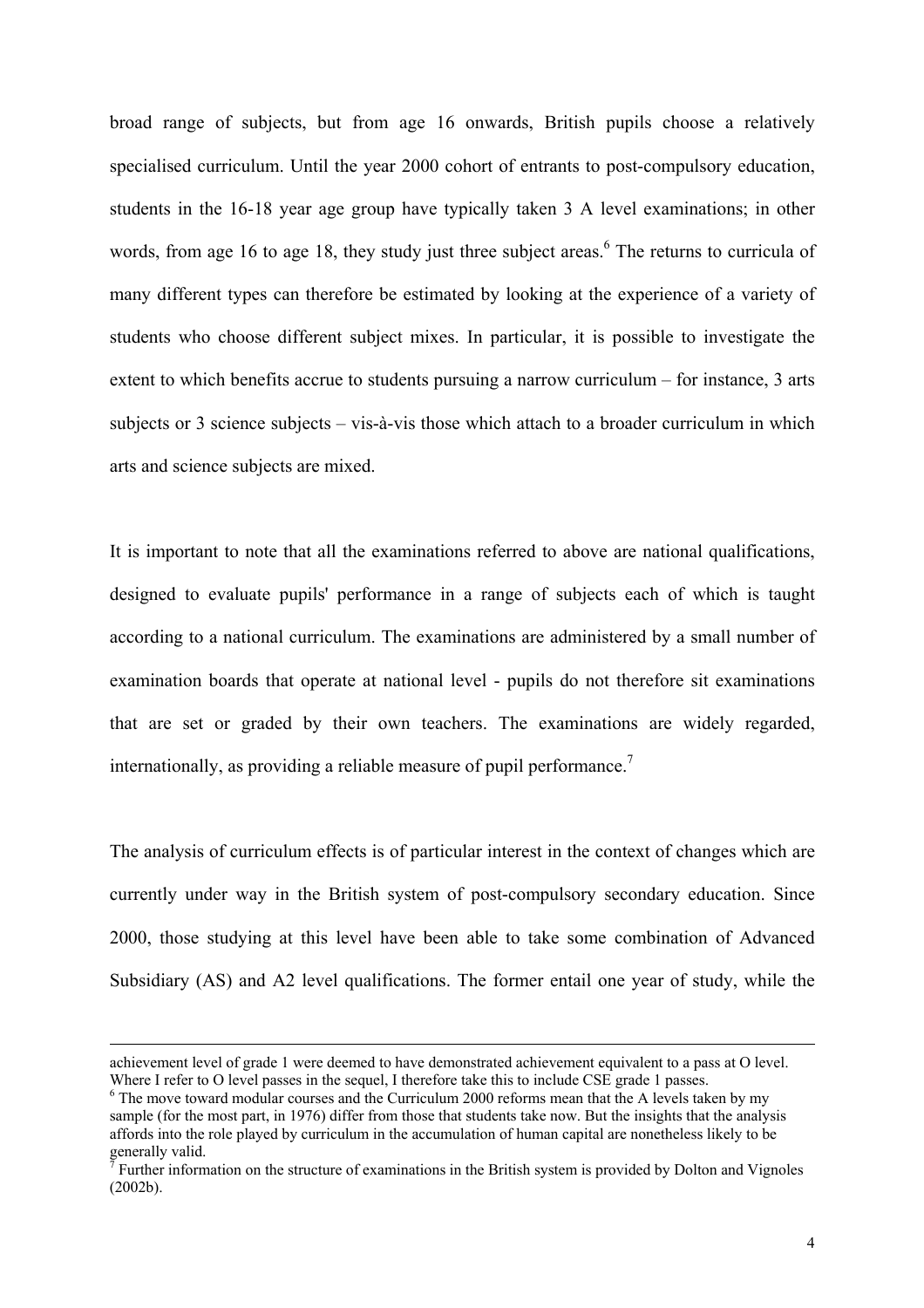latter are comparable to the A levels which have existed heretofore. The intention of the new scheme is that students might take a mix of courses which provide depth (an A2 qualification) in one or two subjects, but breadth (a larger number of AS qualifications) elsewhere. The increased breadth which this new system will encourage is widely regarded as a move in the right direction because comparisons with other countries indicate that British students have specialised early. Whether the changes are truly likely to prove beneficial is, of course, an empirical issue, however. Vignoles (1999), using similar data but different methods to those used here, has argued that more breadth is not what the labour market appears to want. A byproduct of the results reported in the present paper is to provide useful additional input into this debate.

In the remainder of this paper, I propose a method whereby the effects of curriculum on labour market returns can be evaluated. A novel feature of this analysis is that it uses a neural network approach to allow for nonlinearities and interaction effects. The next section describes the method, the following section describes the data, and this is followed by a presentation of the results. The paper ends with conclusions and suggestions for future research.

### **Method**

Begin by postulating an extremely simple model of wage determination, where

$$
\ln w = Z\beta + f(x) + u \tag{1}
$$

Here w represents the wage paid to an individual, **Z** is a vector of individual characteristics, **x** is a vector of binary variables which indicates for each subject whether a qualification has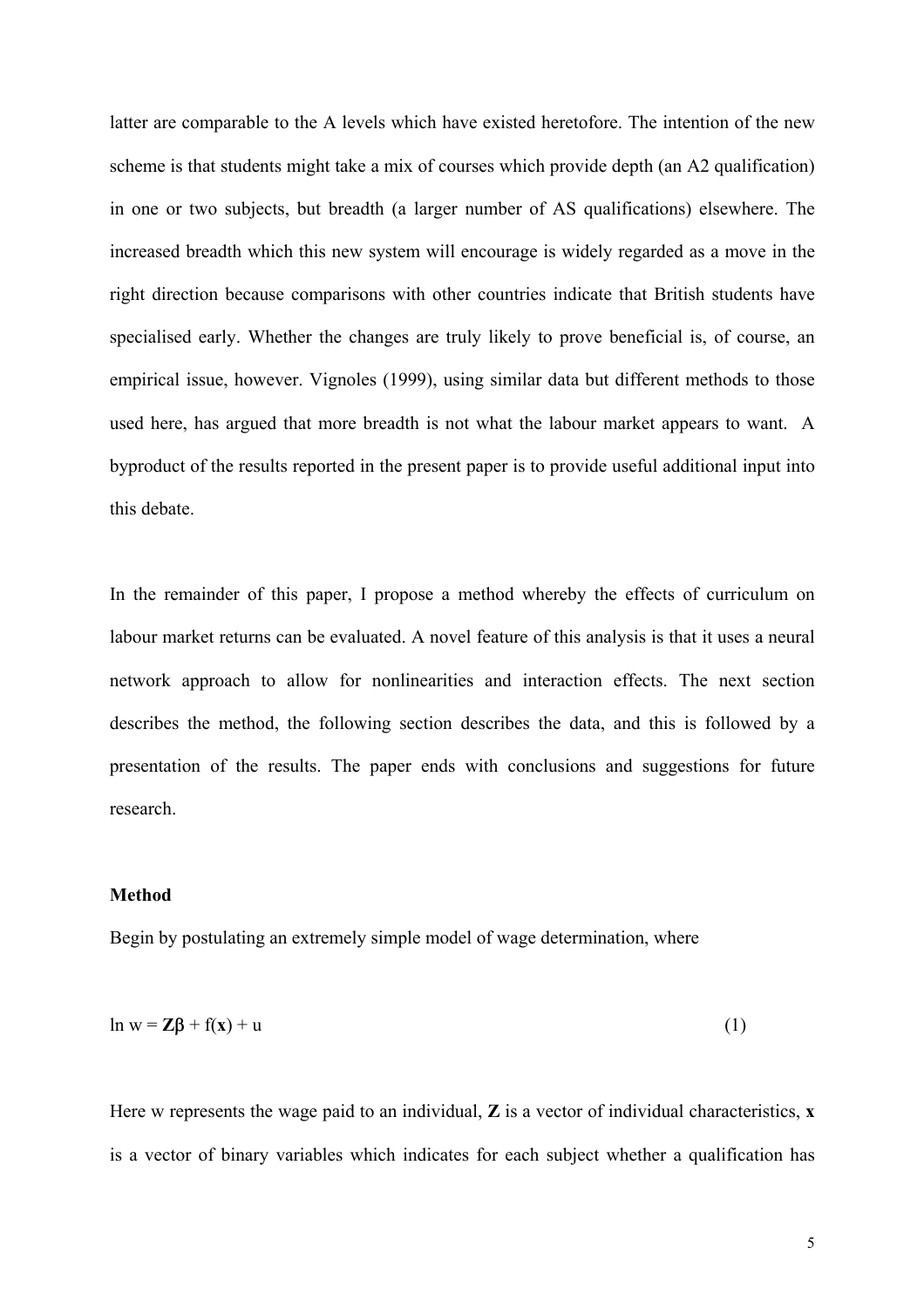been obtained by the individual, and u is an error.<sup>8</sup> The simplest model to consider would be one in which f is a linear function, and I report estimates of such a model in the sequel.

In general, such an approach would be unnecessarily restrictive, however. Standard linear models suppose that each subject affects the wage in a manner which is independent of the other subjects studied. It would be entirely plausible to suggest that the manner in which subjects combine together is also important in determining a worker's subsequent labour market productivity and wage. For instance, the breadth afforded by a curriculum which contains Mathematics, Social Science and History might render such a curriculum worth more than the sum of its parts. Indeed, this notion is implicit in much recent government policy in the United Kingdom, particularly the Curriculum 2000 reforms. In order to capture the nonlinearity and synergy which is implied by the above argument, I adopt a neural network modelling approach in which

$$
f(x) = 1/{1+\exp\{-\sum_{i}^{m} \rho_{i} / [1+\exp(-\sum_{j}^{n} \theta_{ij} x_{j})]\}} \tag{2}
$$

where m is the number of neurodes in the (single) hidden layer and n is the number of different qualifications which it is possible to gain. $9$ 

<span id="page-6-0"></span><sup>8</sup> I do not explore interactions between the **x** and **Z** vectors. This is, of course, a feature of the present analysis that is common to all earlier, linear, studies of the effect of curriculum on subsequent earnings. While it would be possible to include the Z in the neural network, this would make the results of the analysis extremely difficult to interpret, and it is for this reason that that option has been eschewed here.

<span id="page-6-1"></span><sup>&</sup>lt;sup>9</sup> In one respect, it could be claimed that the neural network specification is a highly restrictive functional form, not a flexible form at all. This view is somewhat akin to the claim that a television picture is not a picture at all but rather a matrix of dots. To push this analogy a little further, note that it would be possible in principle to model curriculum using a set of binary variables – one for each possible combination of 3 A level subjects. But this would lead to severe degrees of freedom problems. The neural network approach finesses this issue, and permits identification, by imposing a parametric specification on the manifold. So, while the flexibility of the neural network and its property as a universal approximator (White *et al*., 1989) are appealing, here I am exploiting the *parametric* nature of the method.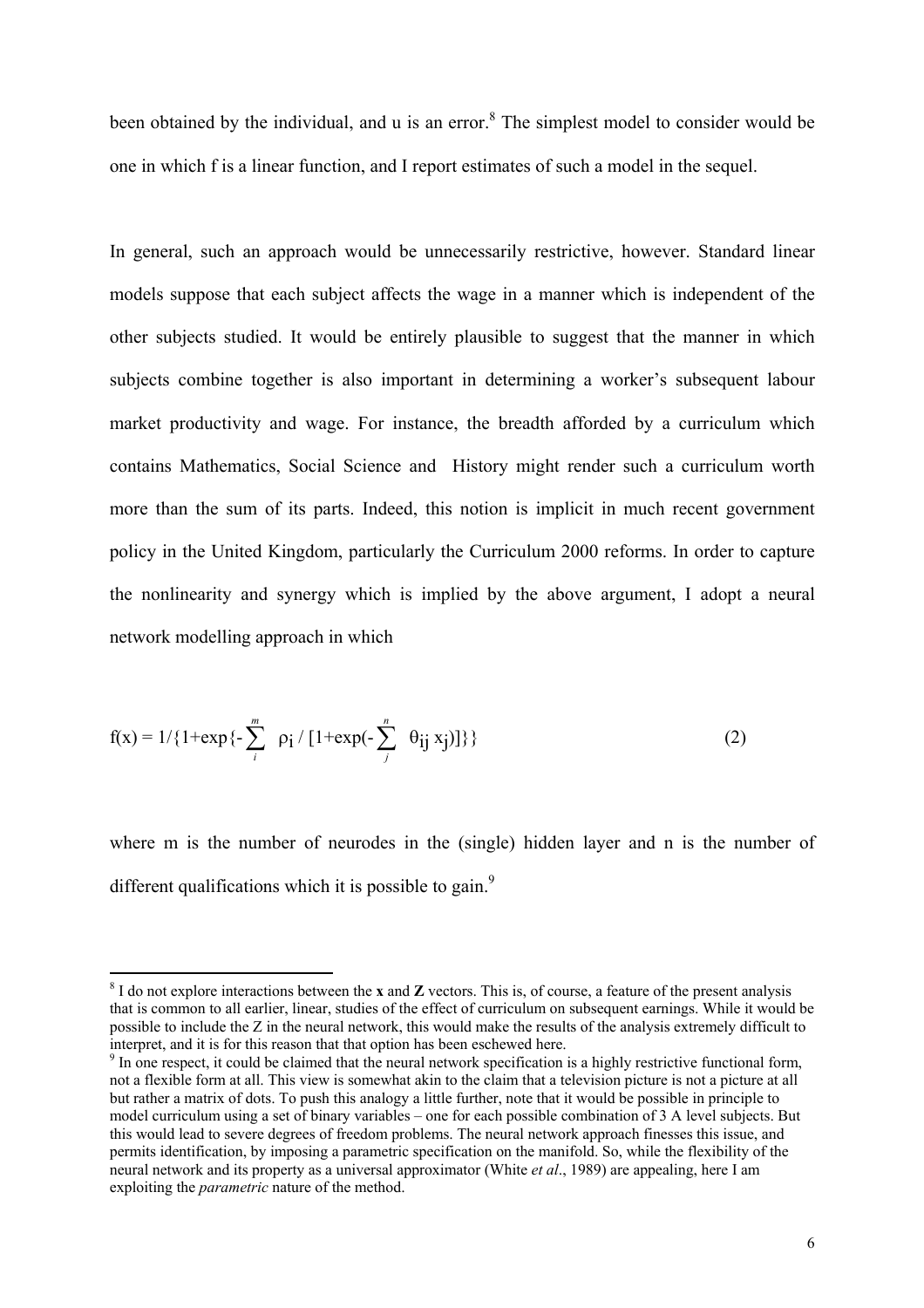It is instructive to think of this neural network by reference to Figure 1, where I consider the case of a single hidden layer feedforward network with  $(n=)$  4 inputs, a single output and  $(m=)$ 5 nodes in the hidden layer. Signals pass from neurode to neurode within the network. In the present case, these signals flow unidirectionally - that is, they enter the system as inputs, pass through successive layers of neurodes, and then exit as outputs. There are no feedback loops. The network comprises three layers of neurodes: the input and output layers, and one hidden layer. When a neurode in the hidden or output layer receives signals from neurodes in the preceeding layer, it constructs a (linear) weighted average of those signals, and then 'squashes' this weighted average by putting it through a nonlinear transformation. The logistic transformation employed in equation (2) is typical. Intuitively, the end result is that output is a melange of nonlinear transformations of the input signals. Indeed, this melange is so rich that the neural network can serve as an approximator to any linear or nonlinear process. Put simply, it is not necessary to know the functional form of the relationship between inputs and outputs; the neural network can approximate it arbitrarily closely, whatever it is.

The model in equation (2) is thus a single hidden layer feedforward network where a weighted average of the signals which emerge from the hidden layer is squashed, and where a squasher is also used to transform inputs into the hidden layer. In both cases the squashing function is the logistic. It has been shown by White *et al*. (1989) that such a neural network can approximate arbitrarily closely any underlying pattern in the data.

Neural networks have come to be extensively used in a variety of contexts within economics over the past few years. First and foremost, they are used in time series work, and especially for forecasting. Swanson and White (1997) and Johnes (2000) respectively provide examples of neural network forecasting models of the US and UK economies. Cross-section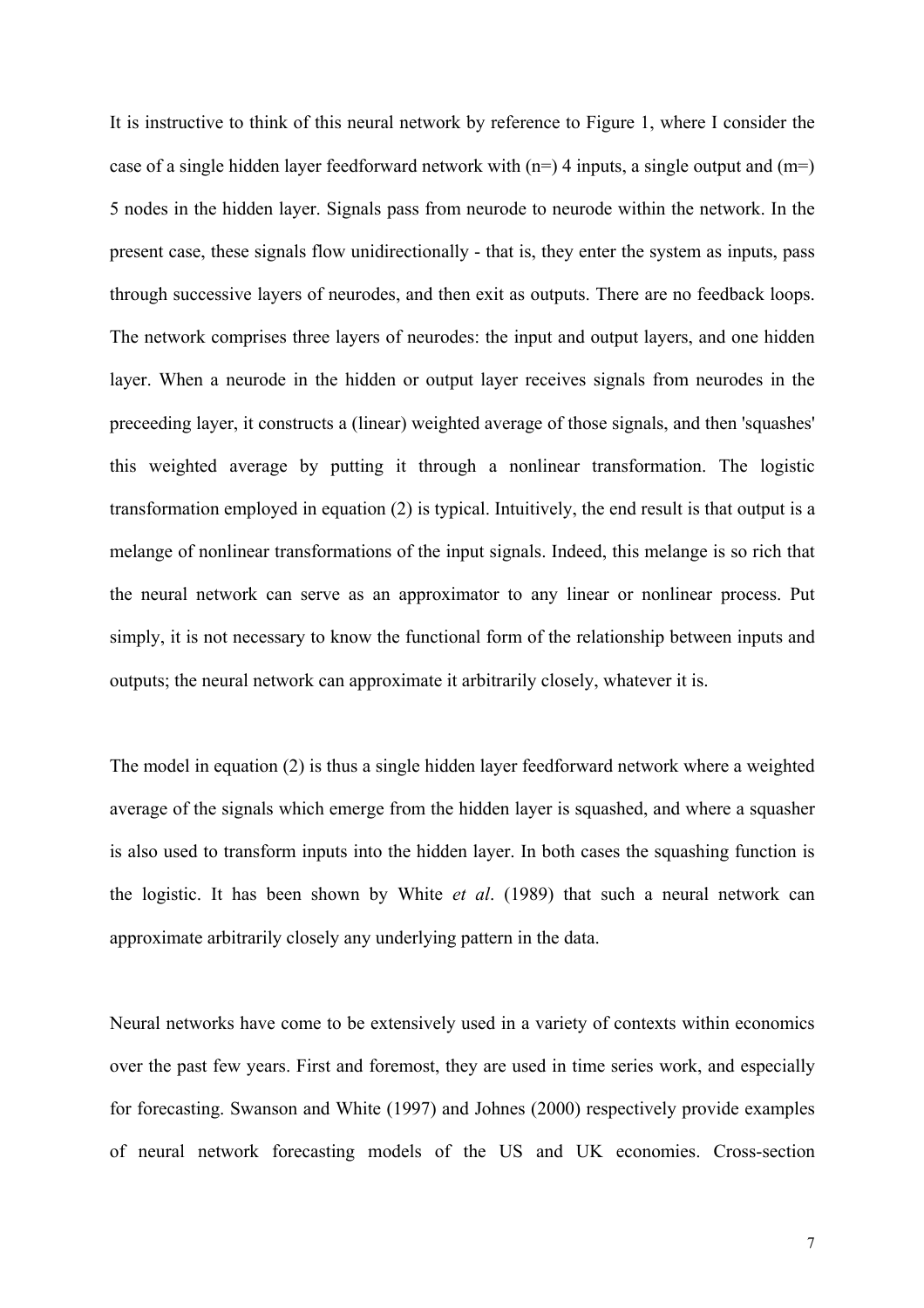applications of the method are somewhat less common in disciplines related to economics, but interesting examples include the work of Welch *et al*. (1998) in which networks are used to detect fraudulent behaviour in the procurement process for contracts in national defence. An excellent entry point to the literature on neural networks, which contains many key papers, is given by White (1992). In the present context, a simple neural network is preferable to a linear model which includes a full set of interaction terms for a number of reasons: the latter approach would be purely descriptive and would not throw any light on the nature of the synergies that are implicit in the technology determining wages; degrees of freedom would be severely limited for many of the interaction dummies.

An issue which arises in the context of neural network modelling is the problem of overfitting.<sup>10</sup> Since a sufficiently complicated network is capable of approximating any data set arbitrarily closely, the danger exists that the network might model noise as though it were signal. While this would result in a good fit to the historical data, it would also mean that the model is less than optimal in terms of its ability to capture the true nature of the relationship between dependent and explanatory variables; it would not be a good predictor out of sample. To guard against overfitting therefore, I choose a particularly parsimonious specification of the network, and so set  $m=1$ .<sup>11</sup> Note further that seventeen distinct types of A level qualification are reported in the data set. Five of these, however, were taken by fewer than 20 respondents in the sample used below. These have been merged into a single variable representing the 'number of other A levels taken'. This, together with the 12 remaining A level subject-specific binary variables leaves n=13 inputs to the nonlinear part of the neural

<span id="page-8-0"></span> $10$  The parsimonious model employed here, however, is considerably less subject to the overfitting critique than would be a linear model with a full set of curriculum dummies. In fact the latter approach could not be used in the present exercise in any event because of the loss of degrees of freedom that would be entailed.

<span id="page-8-1"></span> $11$  Statistical tests for the irrelevance of hidden neurodes exist, but their development is embryonic and their power is unclear. See, for example, White (1989).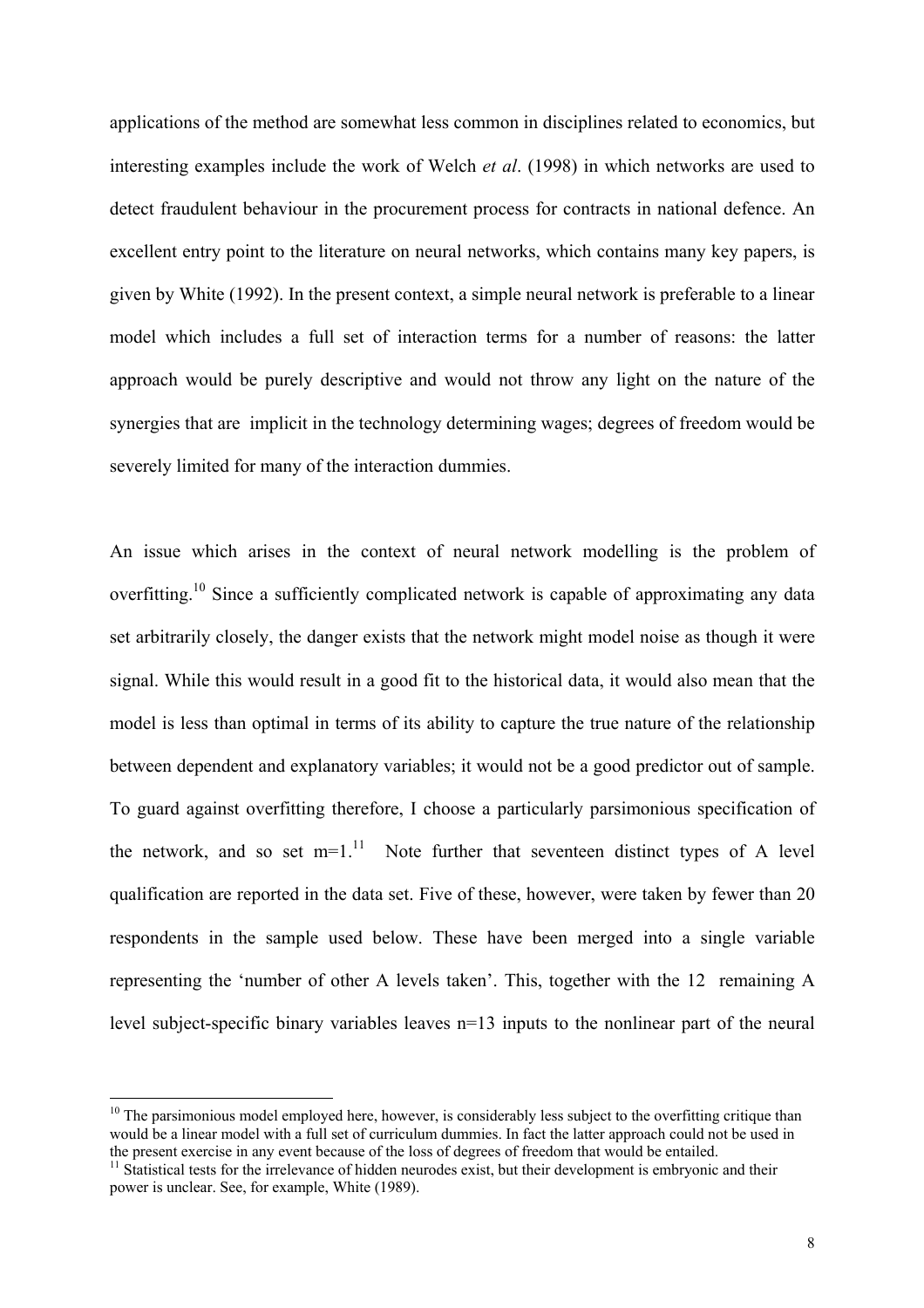network. The full specification of the model is therefore given by substituting (2) into (1) to yield

$$
\ln w = \mathbf{Z}\beta + 1/\{1 + \exp\{-\rho / [1 + \exp(-\sum_{j}^{n} \theta_{j} x_{j})]\}\} + u
$$
 (3)

The parameters of this model are estimated by 'training' the neural network. This involves an iterative process through which a measure of the model error is minimised. A variety of approaches may be employed; here I simply use the nonlinear least squares command in Limdep. $12$ 

It should be noted at this stage, that the neural network model as applied in this context performs a function that is in many respects analogous to a model in which the vector of regressors includes a full set of interaction terms between A level subjects. The latter approach is clearly not feasible where many of the interaction terms would take zero value for all observations. This is not a problem with the neural network approach, however, because in essence the method fits a curve across all possible interactions. It uses the data on  $3$ -tuples<sup>13</sup> of subjects that are observed in the sample to provide predictions of the dependent variable for all possible 3-tuples (whether these are observed in the data or not). This allows an obvious economy in terms of degrees of freedom, and allows also predictions to be made about combinations of subjects that are not observed in the data - a feat that would be beyond the alternative approach of a linear model augmented by a full set of interaction terms.

<span id="page-9-0"></span><sup>&</sup>lt;sup>12</sup> I have retained linear terms in the equation, rather than placing these in a nonlinear framework, for two reasons. First, the primary interest of this paper is in the role of the A level curriculum and the possibility of synergies and nonlinearities therein. Secondly, maintaining a parsimonious specification of the controls guards against overfitting.<br><sup>13</sup> Or, for individuals who take fewer than three A levels, 2-tuples or single subjects.

<span id="page-9-1"></span>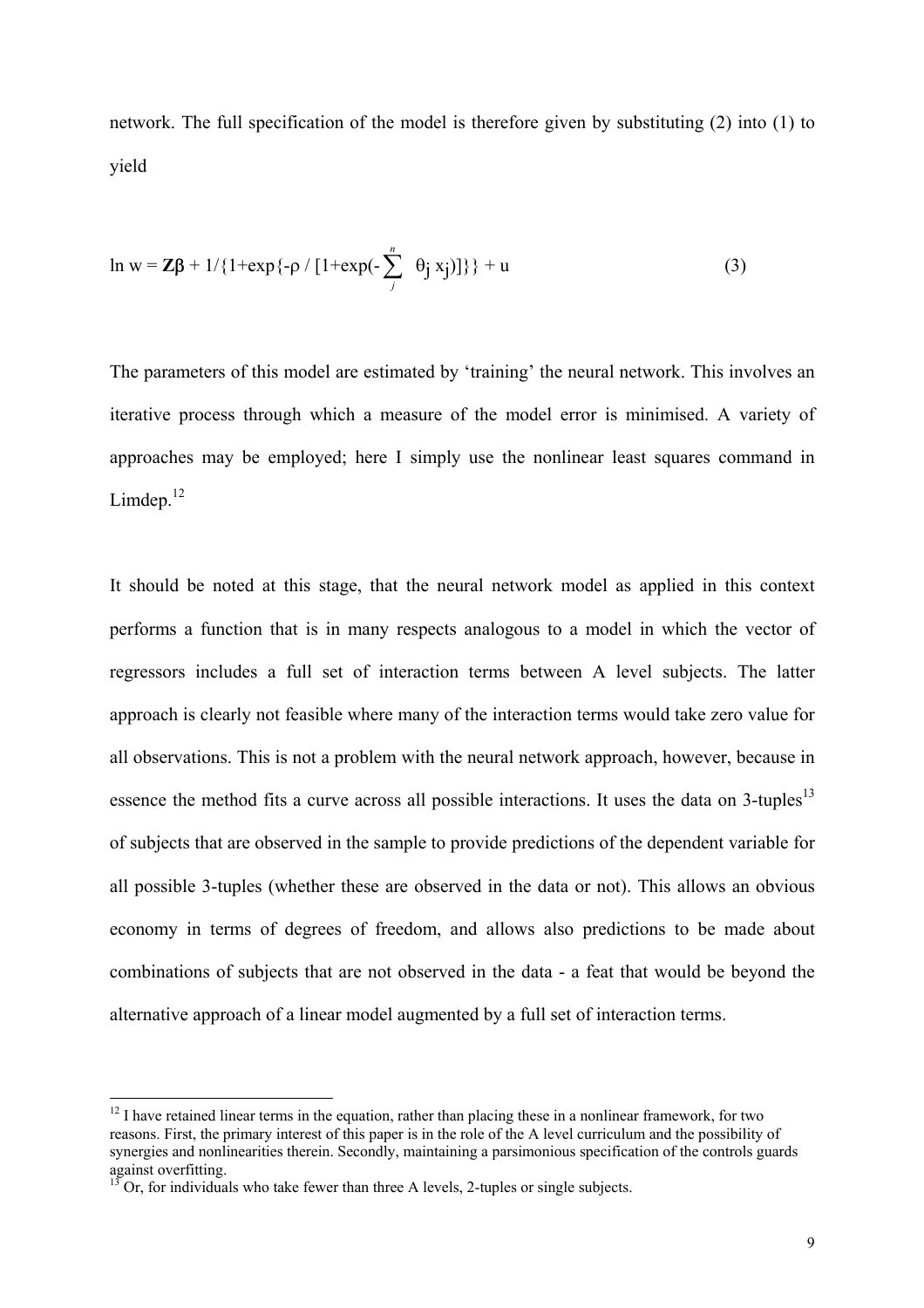#### **Data**

The data are taken from stages 3 through 5, and also from the examinations files, of the National Child Development Study (NCDS). All children born in the United Kingdom during the week 3-9 March 1958 comprise the base for the NCDS. Parents of these children were surveyed in 1958 as the Perinatal Mortality Survey; they were later also surveyed in 1965, 1969 and 1974, these being the first three stages of the NCDS proper. The fourth and fifth stages of the NCDS took place in 1981 and 1991; since the children born in 1958 were adults by the time these stages took place, the surveys were completed by them rather than by their parents. The fifth stage has been extensively used in labour market analyses, including Harmon and Walker (2000) and Blundell *et al*. (1997).

The NCDS data are particularly notable in that they include comprehensive information about the educational qualifications earned by respondents. This includes full details of CSEs, O levels and A level subjects in which pass grades were obtained. The information about A levels forms the cornerstone of the analysis which follows. In addition, information on a large number of control variables is available from the NCDS. These include further information about the respondent (family background, innate ability, work history, household composition, health, area of residence), his or her employer (firm size, industry), and other controls.

In discussions about wage equations, the issue of sample selection bias frequently arises, and this is especially so when the sample comprises women. The NCDS data are sufficiently rich to allow correction for sample selection effects following the approach of Heckman (1979). However, it is not at all clear how such effects can be washed out of the analysis using neural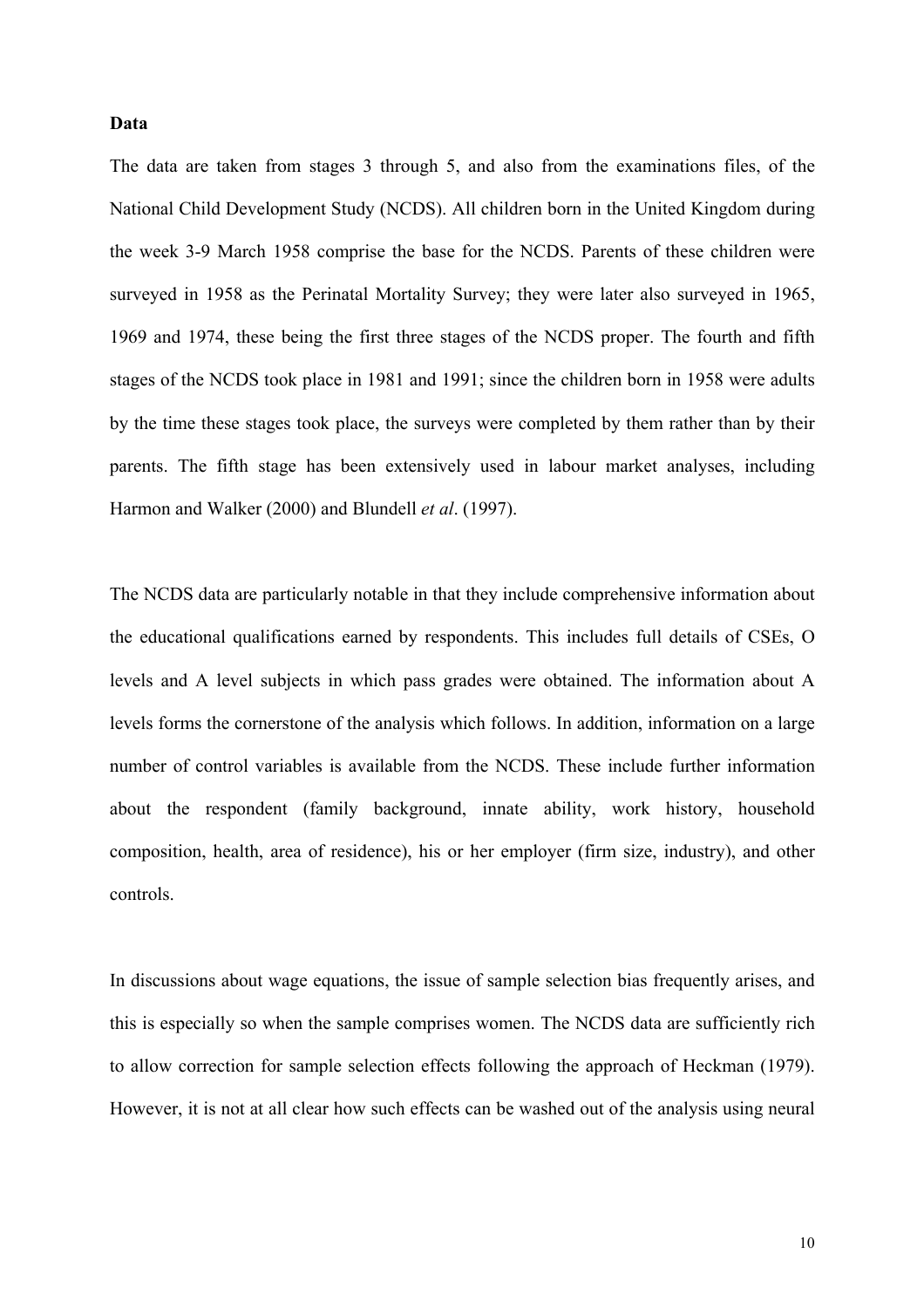networks.<sup>14</sup> For this reason, and also because the number of females in the NCDS who were working at the time of the fifth sweep is rather small, the analysis reported in the present paper focuses exclusively on males.

In Table 1, descriptive statistics are reported for variables used in the models that follow. These are based on the full sample of 1875 men for which complete data are available.<sup>15</sup> The mean hourly wage amounted to a little over £7 per hour (in 1991). On average, respondents had just over 2 O levels; but one half of the respondents have none at all. Some 18 per cent proceeded to earn at least one A level qualification, while 15 per cent earned a degree. Of this sample, 31 per cent are employed in managerial or professional occupations, and a slightly higher proportion (34 per cent) are employed as craftsmen or operatives. Most of the remainder are in other manual occupations.<sup>16</sup> Just under 44 per cent of the sample are union members.

<span id="page-11-0"></span><sup>&</sup>lt;sup>14</sup> One possibility would be to follow Curry and Morgan (1997) and estimate a linear approximation to the neural network. The Heckman (1979) method could then be applied to this in the usual way. In the case of the present exercise, however, taking a Taylor expansion of the network with 17 subjects would involve an unacceptable loss of degrees of freedom. In order to ensure that the analysis for males is not biased due to sample selection effects, a variety of Heckman models have been estimated using the linear specification of the earnings equation with the number of children used as an identifier in the selector equation. The  $\lambda$  term in the outcome equation does not come close to significance, and indeed for most specifications of the selector equation its t statistic lies

<span id="page-11-1"></span>below 0.05.<br><sup>15</sup> The NCDS contains about 17000 men and women. But there has been attrition between sweeps, and there is incomplete information on several of the variables included in the present analysis.

<span id="page-11-2"></span> $16$  This is the excluded group in our regressions, and refers to occupations in the 900 group of the Standard Occupational Classification.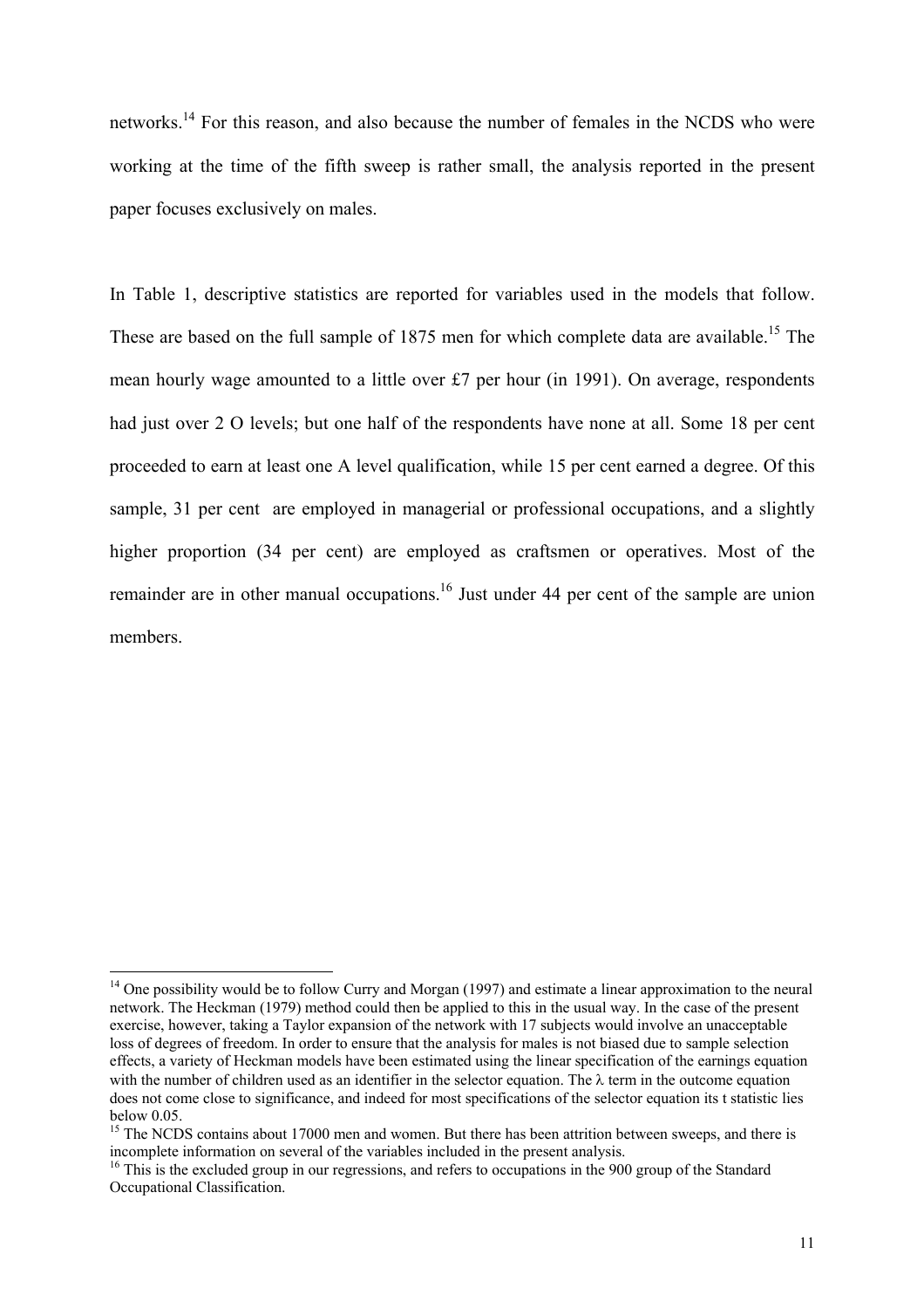#### **Results**

 $\overline{a}$ 

In the first column of Table 2 I report a simple linear specification of the model (1). This includes all men in the sample, whether or not they achieved A level qualifications.<sup>17</sup> The first column of this table provides a fairly parsimonious specification of the model in which A level curriculum and performance appears alongside information about higher education, health, family composition variables. The results are plausible and generally in line with other studies. Study of social science and mathematics at A level significantly enhances earnings, given the overall performance at this level as measured by A level points. Improved performance at A level, given curriculum, enhances earnings, but the level of significance of this coefficient is not terribly high; it falls just below 5 per cent on a one-tailed test. These results are very much in concord with the outcomes of previous studies. The results reported here suggest that there is a substantial and significant wage premium associated with a degree. As is often found in empirical studies, marriage enhances earnings for men (see, for example, Akerlof, 1998), and so does health.

In the second column of Table 2, a simple control is introduced for ability - namely the number of O levels (or grade 1 CSEs) obtained. This affects the coefficients on the other education variables; as one might expect, it reduces their impact on earnings and reduces also their significance. The results suggest that each O level enhances earnings by about 5 per cent, while a degree adds around 15 per cent to earnings, other things being equal. Binary variables indicating whether or not an individual achieved an A level pass in each of a number of subjects appear as regressors, but now *none is significant*. This calls into question the specification of models in previous work examines curriculum without adequately controlling for prior educational performance.

<span id="page-12-0"></span> $17$  This distinguishes the analysis from that of Dolton and Vignoles (2002a) who include in their sample only those who achieved at least one A level pass.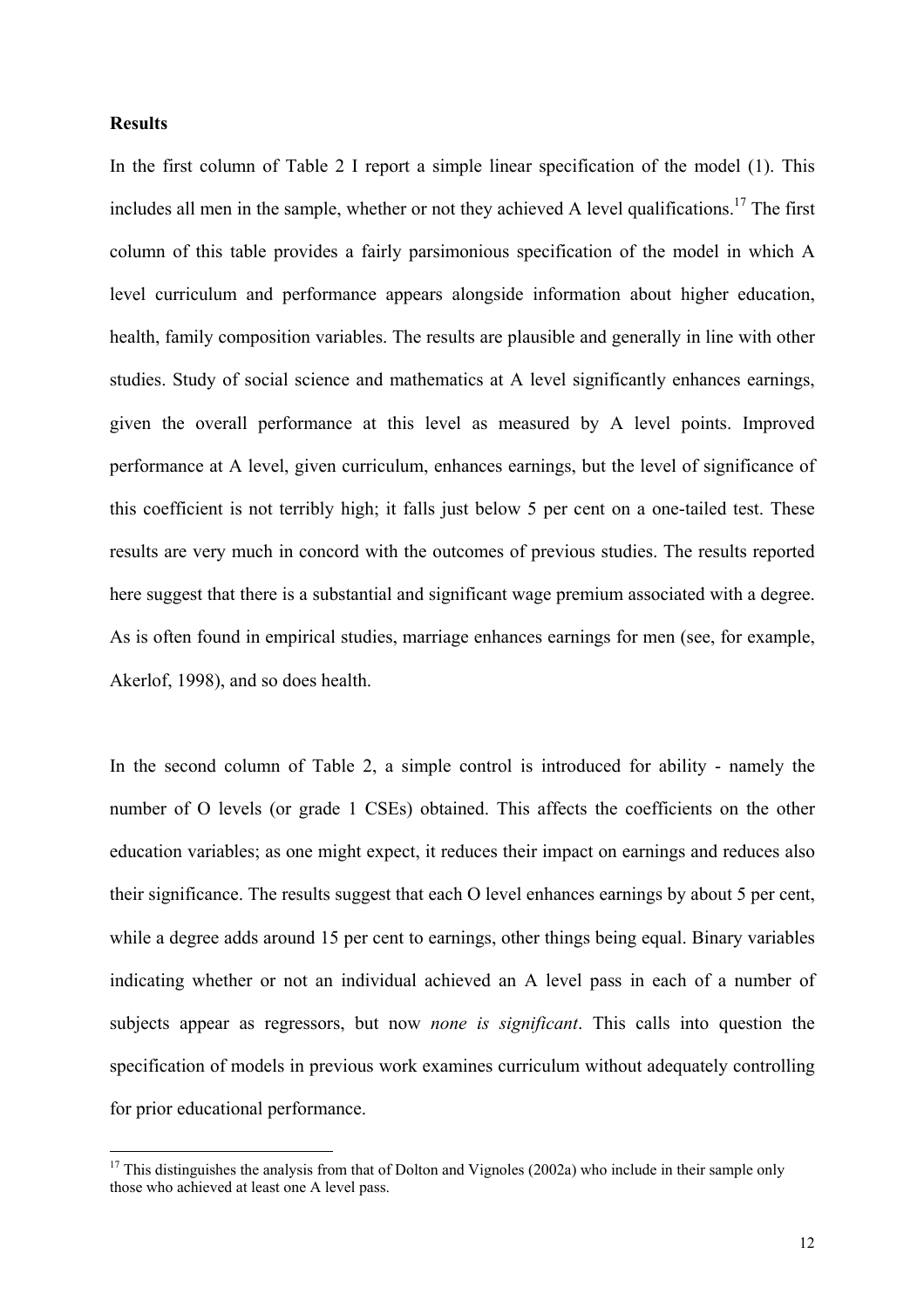Much of the recent literature on education concerns the possible endogeneity of schooling (Harmon and Walker, 1995). If individuals optimise their behaviour in a human capital model, then their choice of educational investment will depend on the return that they expect to get from that investment. Hence education is partly endogenous. The expected return from an educational investment depends, *inter alia*, on factors such as innate ability. Endogeneity bias therefore attaches to the coefficients on education variables if data limitations preclude the inclusion of ability in the analysis. In the present paper, I tackle the problem using two methods. First, I instrument for the schooling variables<sup>18</sup>. The results of this exercise are shown in column 3 of Table  $2<sup>19</sup>$ . The results are broadly similar to those obtained in the second column, but the coefficients on the O level and degree variables are now slightly raised, though less significant.

The binary variables indicating subject choice at A level have not been instrumented in column 3. Despite extensive experimentation, a suitable set of instruments passing the Hausman (1978) test could not be found. In view of the rich variety of prior educational attainment data that are available in the NCDS data set, this suggests that endogeneity of curriculum choice is not a problem in these data.

A number of further variables are added into the model in column  $4<sup>20</sup>$  These show that there is a firm size effect, such that larger firms pay higher wages. This accords with the literature on insider power in wage determination, in which workers use the monopoly power which

<span id="page-13-0"></span><sup>&</sup>lt;sup>18</sup> Number of O levels, A level points, and degree are instrumented using measures of prior educational attainment (reading and maths test scores at ages 7 and 11), secondary school type, and the social class of the main income earning parent.<br><sup>19</sup> In this column, A level points no longer appears as a regressor owing both to its insignificance in the second

<span id="page-13-1"></span>column and difficulty in finding adequate instruments.<br><sup>20</sup> In this column, I do not instrument for the schooling variables.

<span id="page-13-2"></span>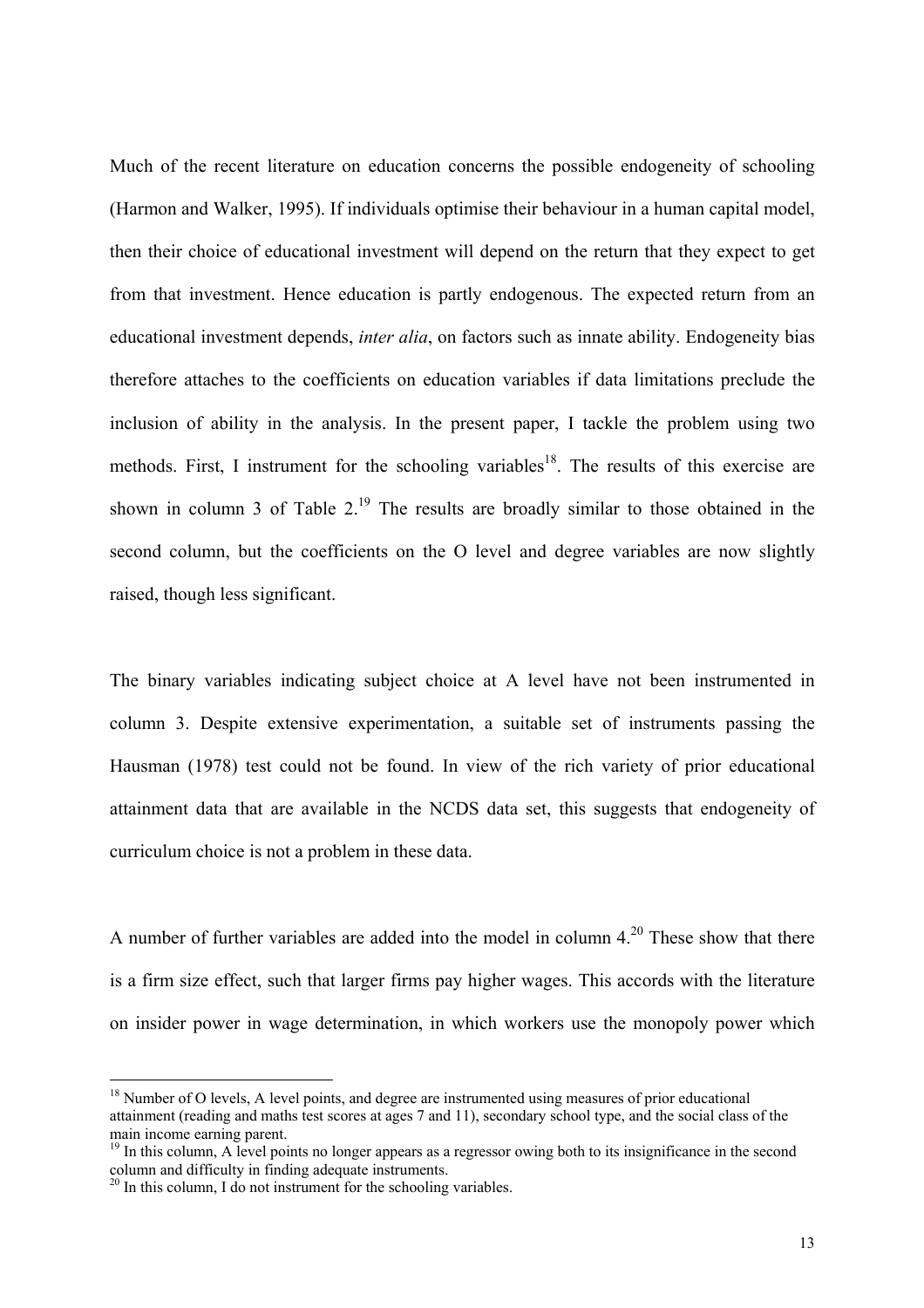their incumbency confers upon them to capture a share of the rents represented by company profits; an alternative interpretation of this finding is that dynamic monopsony results in firms facing an upward sloping labour supply schedule (Blanchflower *et al*., 1990; Green *et al*., 1996; Hildreth and Oswald, 1997). Experience of unemployment serves to reduce an individual's wage, and membership of a trade union enhances it (though only slightly and with an imprecisely estimated coefficient).

There are a number of occupation and region effects which are, for the sake of conciseness, not reported in the table. Amongst manual workers, craftsmen are the best paid, receiving on average about 7 per cent higher earnings than the 'other manual' group. Apart from clerical workers, wages are higher for those employed in non-manual work than for others. This is especially so for those employed in managerial, professional and technical occupations, which are typically remunerated at a rate which is between 17 and 28 per cent higher than the 'other manual' category. Relative to London and the South East, wages are low in every region. These findings fit in well with casual observation.

Including these extra variables in the equation has an impact on the coefficients of the education variables. The premium that attaches to the number of O levels obtained is now estimated at 3 per cent per O level, while the degree premium is around 13 per cent. These declines are not altogether surprising, since there is collinearity between education and occupation.

The second method whereby possible biases in the coefficients on the education variables may be checked is to include as full as possible a set of regressors - including measures of innate ability (reading and mathematics test scores at ages 7 and 11) - in the equation. This is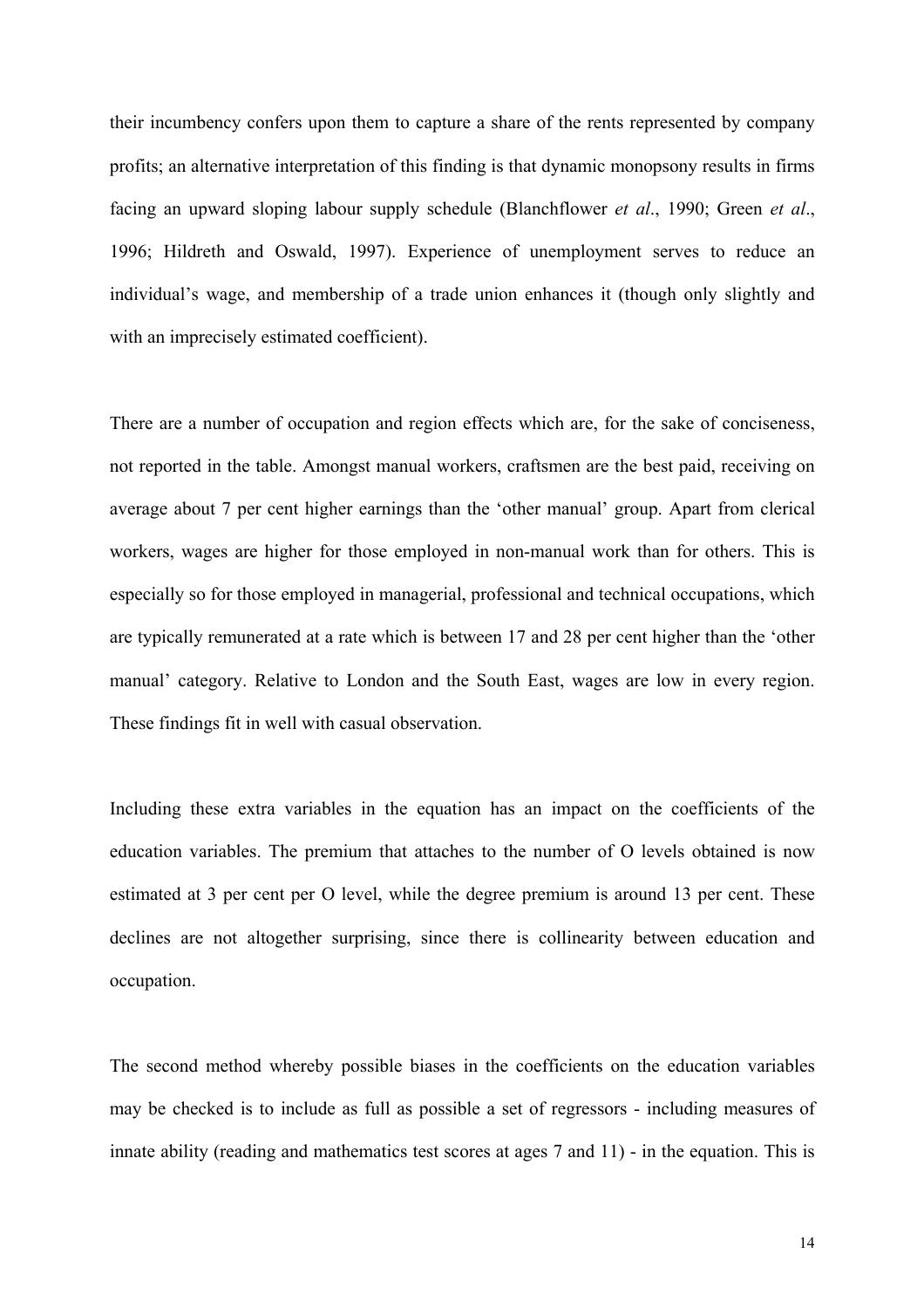the approach adopted by Blundell *et al*. (2000) and is adopted here in column 5 of Table 2. This brings about a further fall in the coefficients on O levels and on degree, though in the latter case at least the drop is quite slight.

Turn now to consider the neural network estimates. I report the results obtained from three specifications; in terms of the variables included in the analysis, these correspond to the final three columns of Table 2. The estimated parameters for the neural network models are reported in Table 3. It is easily seen that the signs and magnitudes of the coefficients on all the controls (the variables in **Z**) are similar to those obtained in the corresponding linear regressions of Table 2.

The coefficients on the nonlinear terms are not so easy to interpret, though, and as might be expected in a system of this kind, some of these coefficients are ticklish with respect to specification of the model. Table 4 is designed to facilitate understanding of some salient features of the results. It shows the wages predicted by the neural network model reported in the final column of Table  $3<sub>1</sub><sup>21</sup>$  for workers who studied a variety of curricula at A level, given mean values for all the **Z** variables.

The pattern of predicted wages in Table 4 is complex. For instance, if French and History are studied at A level, then it makes no difference to the predicted wage whether the third subject studied is Mathematics or Social Science. If, on the other hand, it is studied in combination with Physics and Biology, then Social Science has a greater impact on the expected wage than does Mathematics. This results from the nonlinear and interactive structure of the neural network; rather than being linear as in a traditional regression approach, the impact on

<span id="page-15-0"></span> $21$  An analogous table, constructed from the results in the first column of Table 3, yields qualitatively similar results. Unfortunately it is not possible to construct standard errors for the estimates provided in Table 4.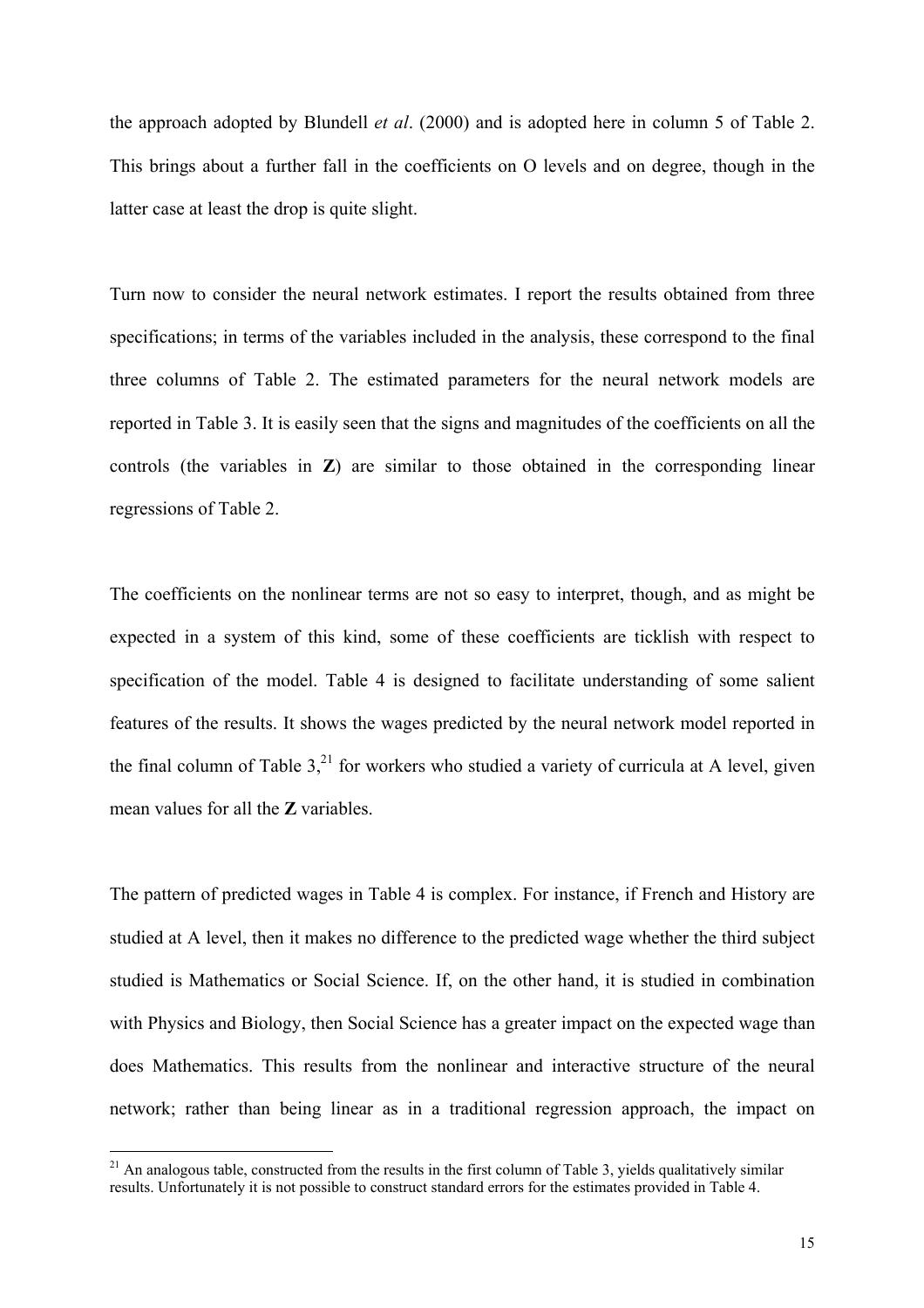predicted wages of a subject is dependent on the other subjects that are studied. Put simply, there are synergies which are allowed for (though not imposed) in the neural network model.

Some interesting patterns can be observed in the results. A concentrated curriculum in either the (broadly defined) arts or the sciences may enhance wages - for instance, a curriculum of Physics, Chemistry and Biology yields a predicted wage of £7.69 per hour, and one of History, French and Art yields £7.68. On the other hand, there are examples of concentrated curricula that do not yield high expected returns: English, French and History yields a predicted wage of £6.59, while Mathematics, Statistics and Physics yields £6.60. Meanwhile there are many examples of curricula that straddle the boundary between arts and science subjects which are remunerative (French, History and Chemistry, for instance, gives a predicted wage of £7.66), but there are other examples where this is not the case (English, History and Physics offers £6.59). More important than deep or broad, clearly, is the *precise*  mix of subjects studied. We do not as yet understand why some groups of subjects synergise more effectively than do others, though this would be an interesting topic for further research $^{22}$ 

Several of the combinations of subjects listed in Table 4 yield the same predicted wage. This is an unsurprising outcome of the nonlinear process which determines the wage in this model. If we think of combinations of subjects in terms of a single variable which is defined along a continuum from 'unfavourable' to 'favourable', then the relationship between that variable and earnings is generally positive, but becomes flat at the extremes. The predicted wages obtained, with mean values of all but the curriculum variables, range from £6.59 per hour to £7.69

<span id="page-16-0"></span>It is now many years since Hanushek (1986) observed that our understanding of the educational production function was poor. The same remains true today.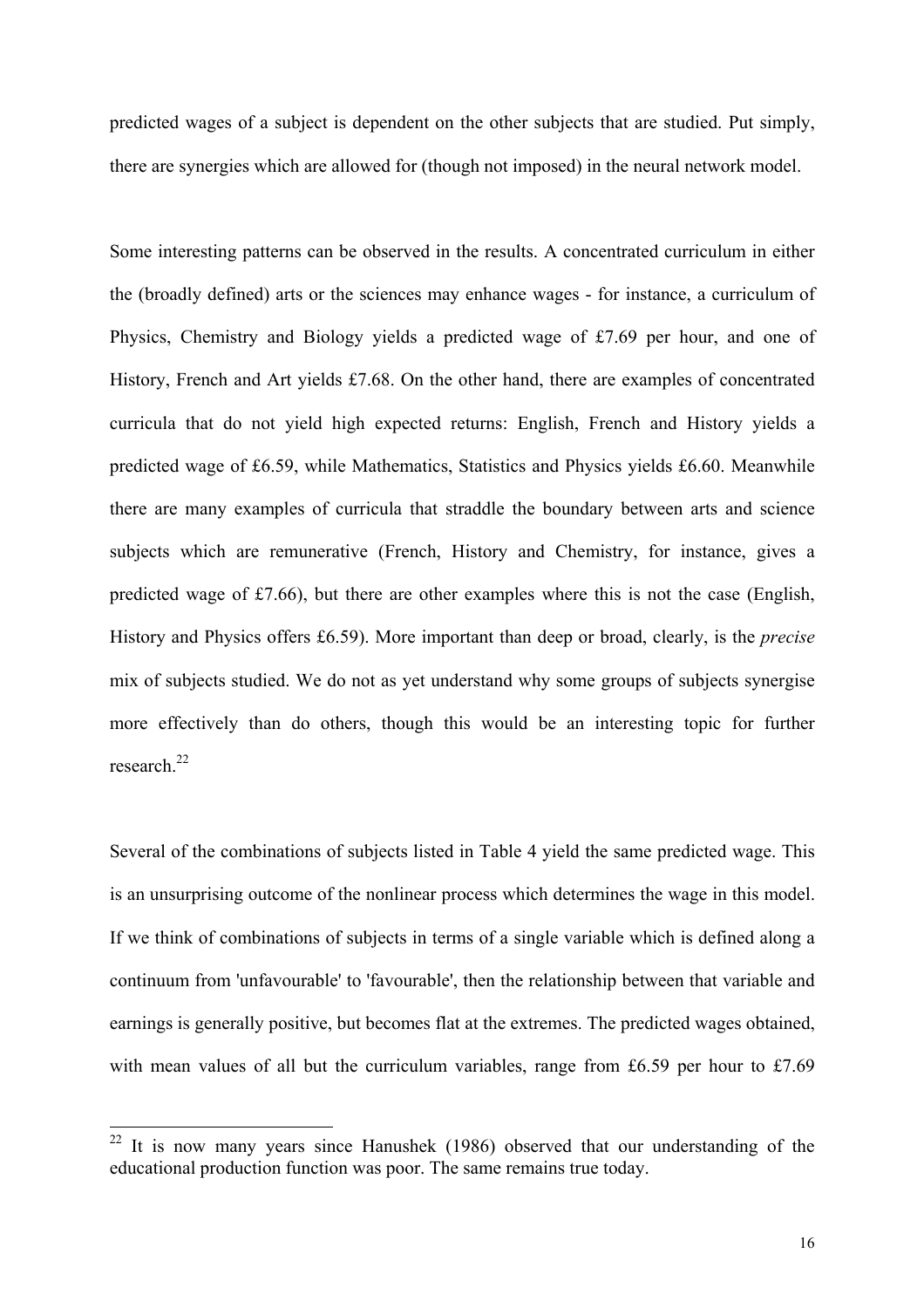depending on the precise mix of subjects studied at A level, and there is bunching at each of these extremes.

From the above, we would conclude that a curriculum is considerably more than the sum of its parts. There are synergies between subjects which are quite complex. Moreover, it does not make sense to talk of the desirability of a broad curriculum or of a deep curriculum independently of what subjects comprise that curriculum. The method advocated here allows this problem to be analysed using a specification of the model which is both neat and general.

The linear models of Table 2 and the nonlinear models of Table 3 may be compared using a standard likelihood ratio test. This provides a test statistics of 3.92, 11.45 and 4.17 respectively for the three columns of Table 3. All of these test statistics 4.10 exceed the critical value of  $\chi^2_1$  = 3.84 at the 5 per cent level. Hence we may conclude that the neural network models dominate the corresponding linear specifications. Note that this also implies that the presence in the model of the melange of *all* A level subjects has a significant effect on earnings. [23](#page-17-0) 

It was noted earlier that the neural network approach is similar in some respects to a model in which the regressors include a full set of interaction terms between subjects. In the data used for the full specification of the model in the final columns of Table 2, some 78 distinct combinations of (one, two or three) subjects are studied at A level by individuals in the sample. When a linear specification of the model is run with all these interactions included as

<span id="page-17-0"></span> $^{23}$  As noted by Coelli (1996) this likelihood ratio test is of more value than examination of the t ratios attached to individual coefficients in a nonlinear model.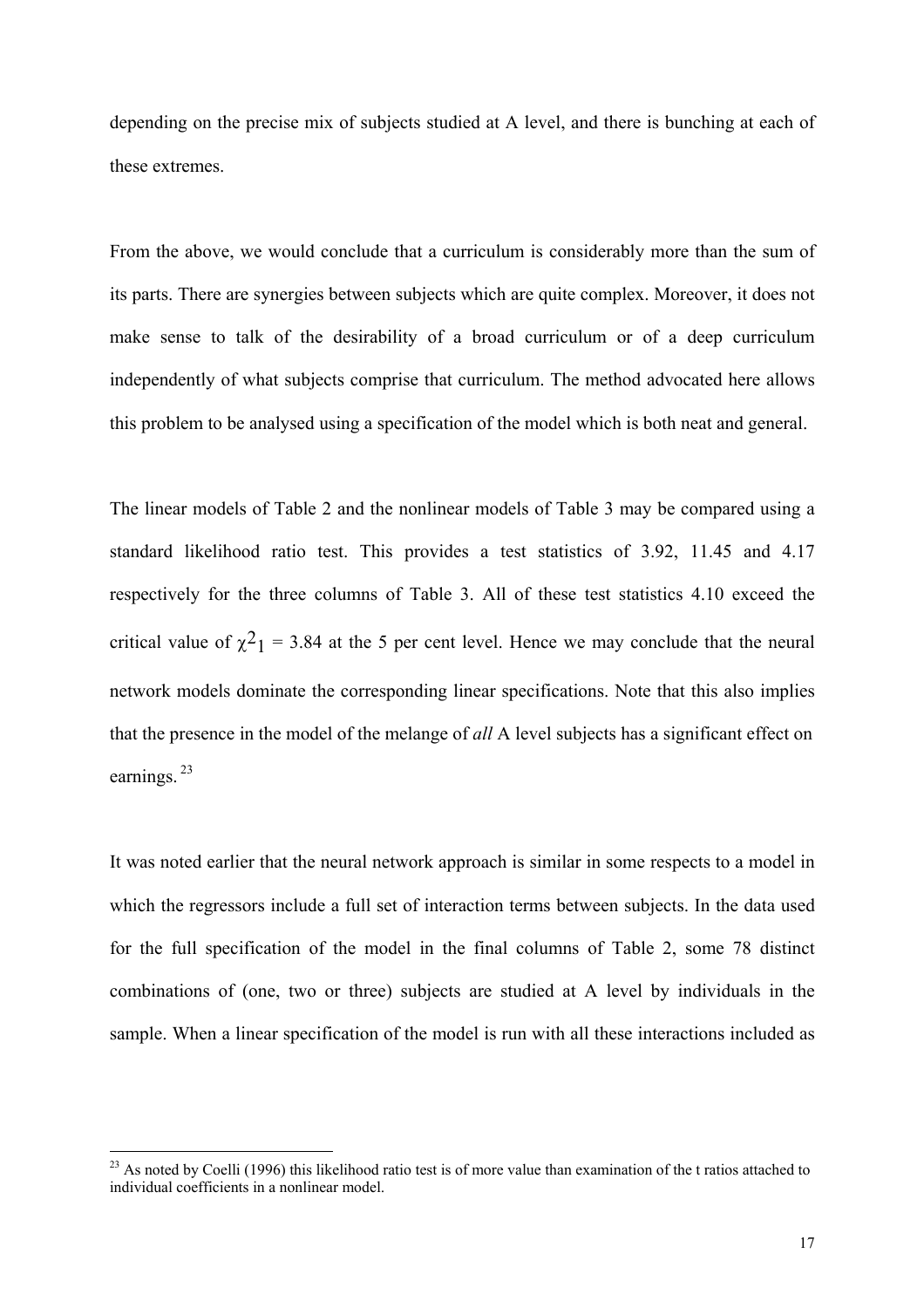regressors, 12 of the interaction terms are significant at  $5\%$  or better.<sup>24</sup> Interestingly, amongst the combinations of subjects that significantly lower earnings are some that include maths, while amongst the combinations that significantly increase earnings are some that do not include maths. Of the 12 significant interaction terms, maths appears as a subject in only 4. These results confirm the findings of the neural network analysis that suggest that curriculum effects are widespread, and that the impact of curriculum on earnings is not confined to a single subject.

#### **Conclusions**

 $\overline{a}$ 

The results obtained above cast some doubt on the question of whether a linear specification for an earnings equation in which qualifications feature as regressors is correct. Such a specification does not admit the plausible scenario in which some groups of qualifications combine more effectively than do others to raise respondents' earnings.

If it is accepted that synergies exist between subjects studied within the curriculum – and the results obtained in the present paper indeed suggest that it should be – then the argument that curriculum does not matter must be jettisoned. This is a profound finding, because it has serious implications for the way in which we view the human capital versus sorting debate. The only serious evidence which supports sorting as opposed to the human capital model has come from linear regressions which seem to show that studying subjects while at school does not raise earnings, though actually being at school does. I have shown above, however, that the choice of subjects studied does affect earnings. Alongside the evidence in Wolpin (1977),

<span id="page-18-0"></span><sup>&</sup>lt;sup>24</sup> Those that negatively influence earnings are: French, modern languages and social science; French, modern languages and academic art; biology, maths and combined sciences; chemistry, geology and maths; chemistry, art and maths; French and social sciences; French and academic art; French; physics. Those that positively influence earnings are: social science and technology; social science and art; maths and physics.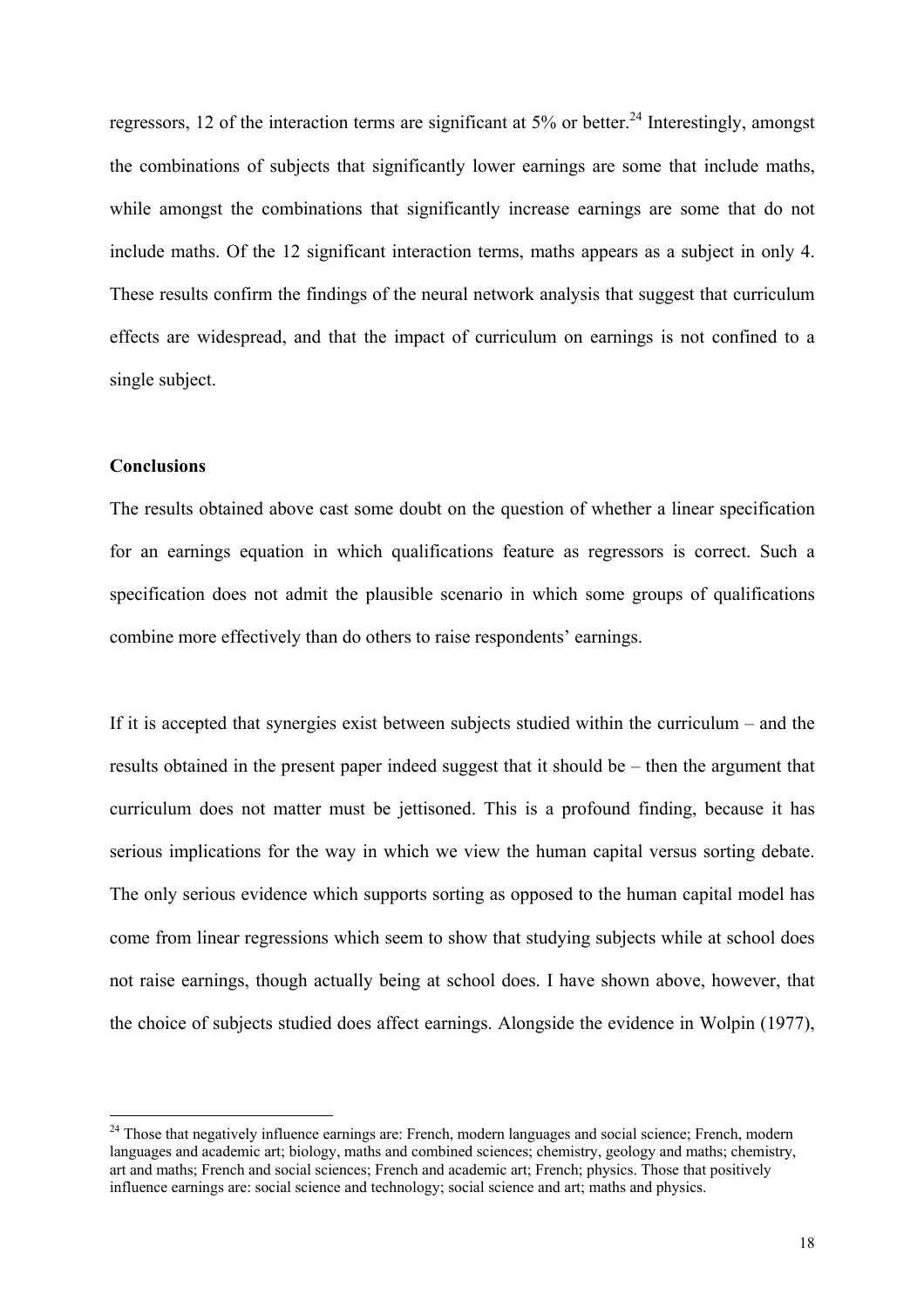Cohn *et al*. (1987), Johnes (1998) and others, this is a telling blow against the empirical relevance of the sorting model. $^{25}$ 

The fact that curriculum in general plays an important part in determining earnings outcomes of course implies that mathematics is not unusual in making a positive contribution to earnings. This too is an important finding, not least because it stands in sharp contrast to results from earlier studies which have used a linear estimation method. We may count amongst these earlier studies the results reported by Vignoles (1999) and Dolton and Vignoles (2002a,b) using the same data set as has been employed here. It would appear that the apparent high return to mathematics in these studies is a chimera due to the imposition of an excessively simple functional form. Other subjects matter too.

The results have also enabled this paper to make a contribution to the depth versus breadth debate which is current in British educational research. In common with Dolton and Vignoles (2002b), I have been unable to find any *general* pattern which suggests that breadth of curriculum results in higher remuneration than does. However, my results also suggest that the breadth versus depth debate is something of a diversion. A broad curriculum is neither a good nor a bad thing. What matters is the precise mix of subjects that is studied within that curriculum.

A distinctive feature of the present study is the methodology. While neural networks are not entirely unfamiliar to economists, their use in cross-section work has been very limited. I

<span id="page-19-0"></span><sup>&</sup>lt;sup>25</sup> It might be argued that employers use information about curriculum as a screen, and this (rather than any human capital explanation) is why curriculum affects earnings. But this argument runs counter to Altonji's; his argument is that curriculum (a *human capital* measure) does not (in his analysis) affect earnings while years of schooling (a signal) does provides evidence for sorting. It does not seem reasonable to claim that curriculum serves as a measure of human capital in Altonji's analysis (where it is insignificant) but as a measure of sorting in mine (where it is significant).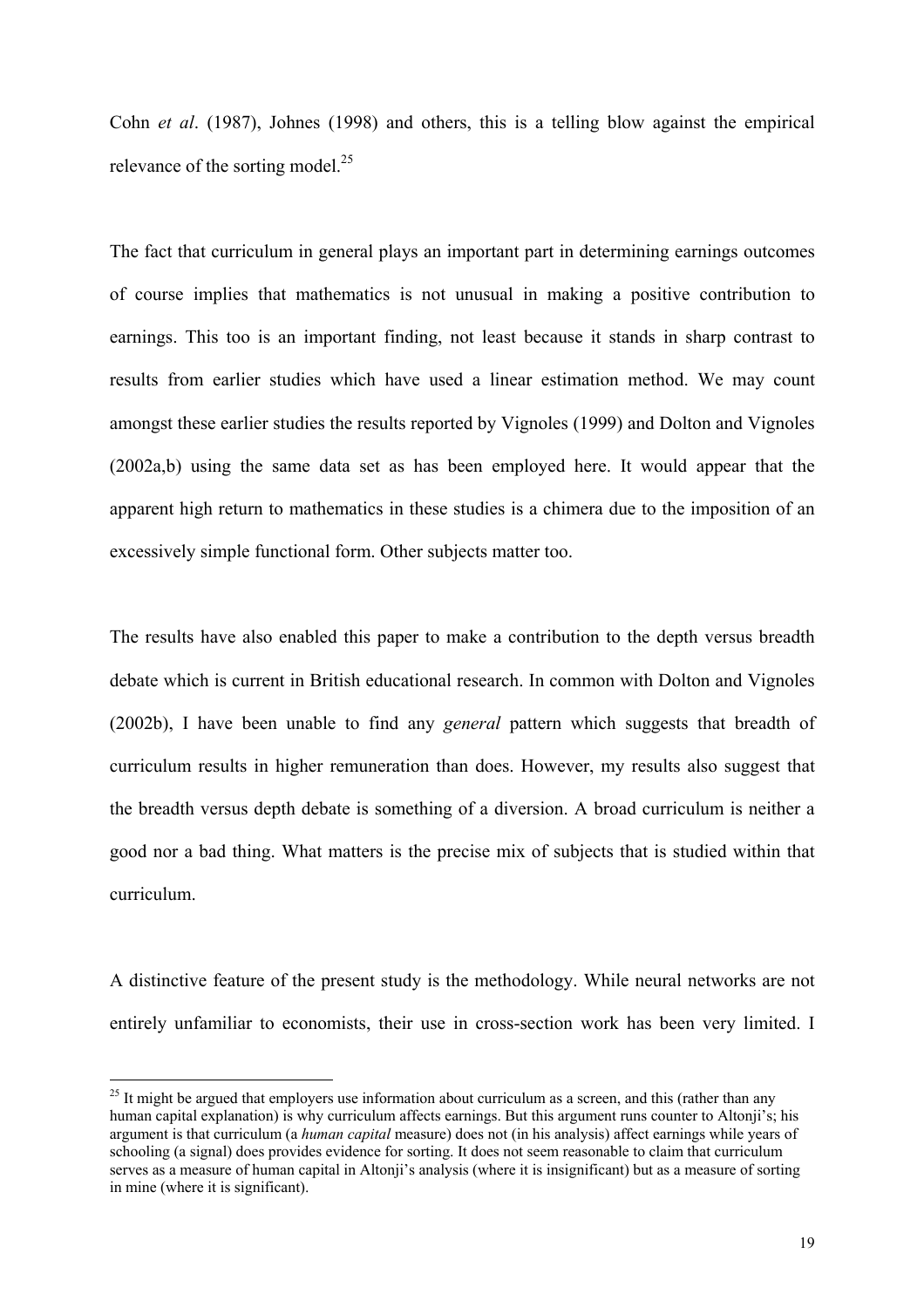would argue that much is to be gained from more extensive use of this tool of analysis. In the present context, for instance, the research could usefully be extended to examine the determination of women's earnings (given adequate data). Elsewhere in labour economics, neural networks could be used to examine in more detail nonlinearities which we know or suspect might exist. $^{26}$  $^{26}$  $^{26}$ 

To conclude, the manner in which the curriculum studied at school affects future earnings is subtle and complex. Synergies between subjects exist, and it appears that some groups of subjects combine more productively than do others. The next step in the research process should be to gain an understanding of why this should be the case. That, however, is one for the specialists in educational research.

<span id="page-20-0"></span><sup>&</sup>lt;sup>26</sup> For instance, there is a well documented nonlinear effect linking experience to earnings. Indeed, the quartic specification espoused by Murphy and Welch (1990) might neatly be viewed as a Taylor approximation to a neural network - which in turn serves as a (universal) approximator to the true relationship.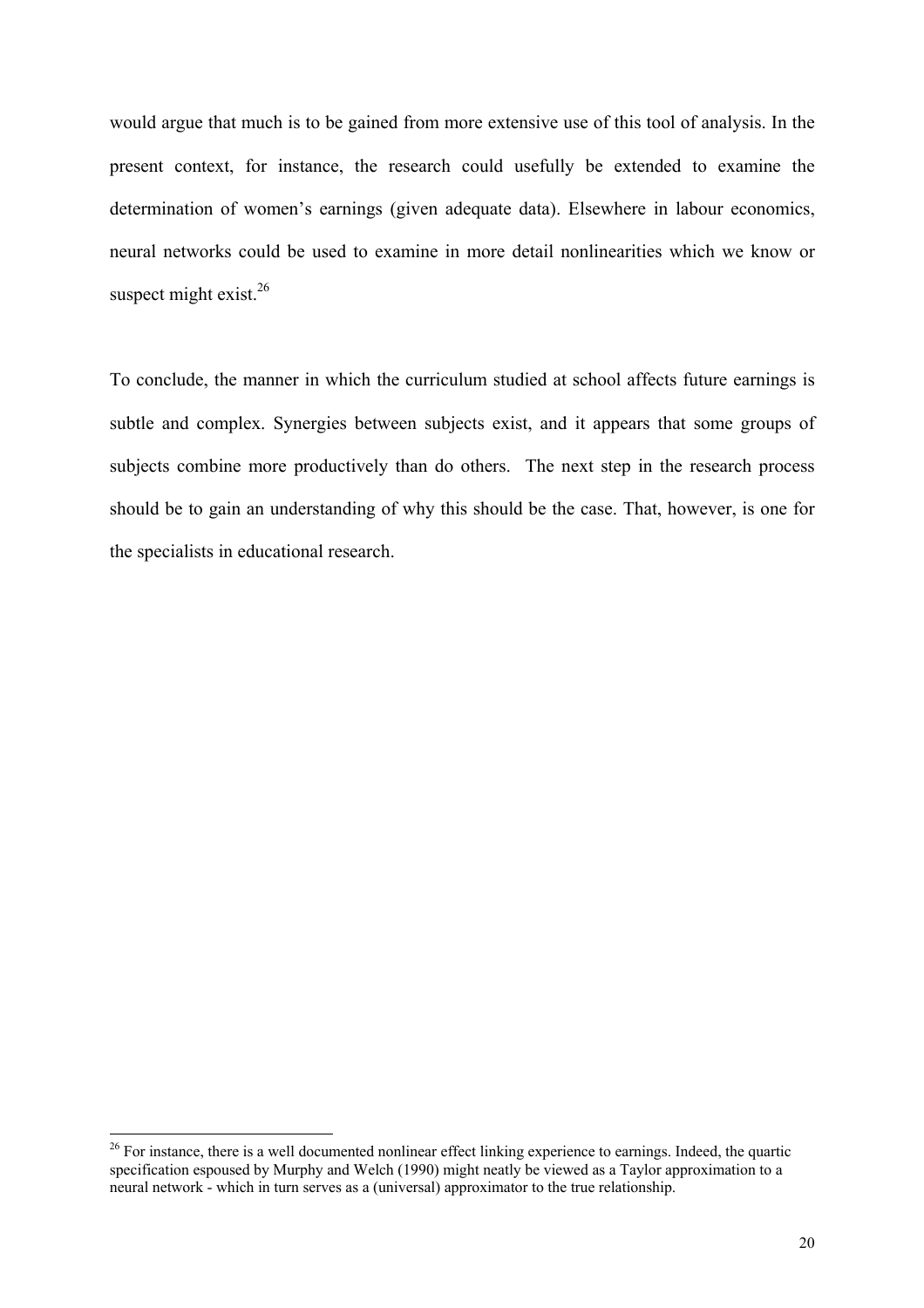#### Table 1 Des criptive s tatistics

| Variable                       | Mean   | Standard deviation |
|--------------------------------|--------|--------------------|
|                                |        |                    |
| log of hourly wage             | 1.9612 | 0.4240             |
| number of O levels             | 2.4197 | 3.1214             |
| A level points                 | 1.0965 | 2.9638             |
| professional qualification     | 0.1035 | 0.3046             |
| A levels:                      |        |                    |
| French                         | 0.0149 | 0.1213             |
| Other modern language          | 0.0064 | 0.0798             |
| English                        | 0.0149 | 0.1213             |
| History                        | 0.0347 | 0.1830             |
| <b>Biology</b>                 | 0.0315 | 0.1746             |
| Chemistry                      | 0.0389 | 0.1935             |
| Geology                        | 0.0043 | 0.0652             |
| Social Science                 | 0.0400 | 0.1960             |
| Commerce                       | 0.0027 | 0.0516             |
| Other mathematics              | 0.0011 | 0.0327             |
| <b>Statistics</b>              | 0.0021 | 0.0462             |
| Technical                      | 0.0101 | 0.1002             |
| Art                            | 0.0165 | 0.1275             |
| Academic Art                   | 0.0245 | 0.1547             |
| Mathematics                    | 0.0528 | 0.2237             |
| Physics                        | 0.0507 | 0.2194             |
| Combined Sciences              | 0.0005 | 0.0231             |
|                                |        |                    |
| Degree                         | 0.1493 | 0.3565             |
| Firm size 11-25 employees      | 0.1269 | 0.3330             |
| Firm size 26-99 employees      | 0.2400 | 0.4272             |
| Firm size 100-499 employees    | 0.2720 | 0.4451             |
| Firm size $\geq 500$ employees | 0.2464 | 0.4310             |
| Experience of unemployment     | 0.2432 | 0.4291             |
| Single                         | 0.1957 | 0.3969             |
| Married                        | 0.7008 | 0.4580             |
| North                          | 0.0581 | 0.2341             |
| Yorkshire and Humberside       | 0.1019 | 0.3026             |
| East Midlands                  | 0.0640 | 0.2448             |
| <b>West Midlands</b>           | 0.0949 | 0.2932             |
| East Anglia                    | 0.0379 | 0.1909             |
| South East                     | 0.2363 | 0.4249             |
| South West                     | 0.0859 | 0.2802             |
| North West                     | 0.1040 | 0.3053             |
| Wales                          | 0.0560 | 0.2300             |
| Scotland                       | 0.0917 | 0.2887             |
| Managerial                     | 0.2197 | 0.4142             |
| Professional                   | 0.0912 | 0.2880             |
| Technical                      | 0.1008 | 0.3011             |
|                                |        |                    |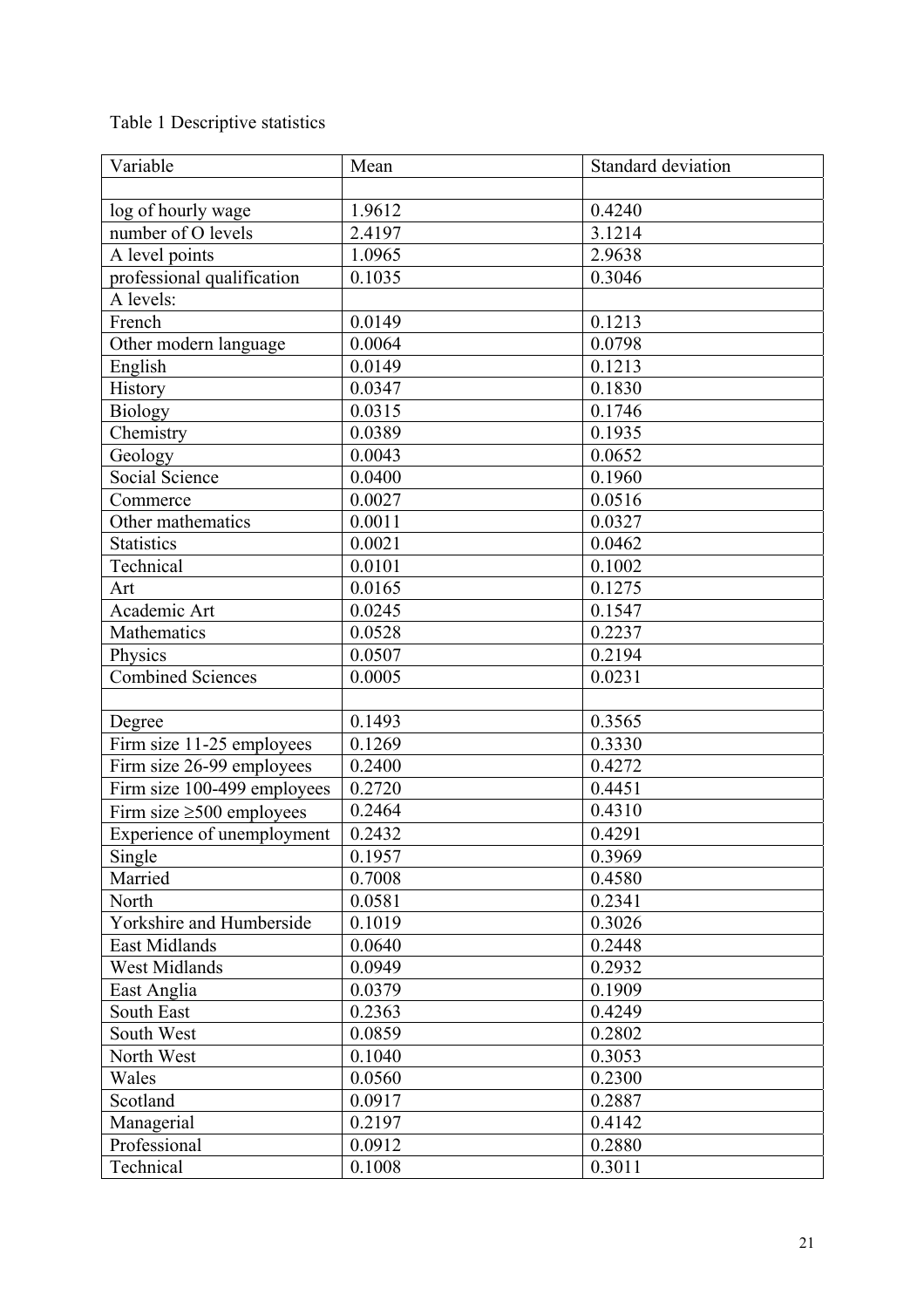| Clerical          | 0.0693 | 0.2541 |
|-------------------|--------|--------|
| Craft             | 0.2064 | 0.4048 |
| Personal services | 0.0656 | 0.2476 |
| <b>Sales</b>      | 0.0405 | 0.1973 |
| Operatives        | 0.1419 | 0.3490 |
| Excellent health  | 0.3701 | 0.4830 |
| Disabled          | 0.0085 | 0.0920 |
| Union member      | 0.4395 | 0.4965 |

Note: log wage has a range from 0.372 to 3.585; O levels has a range from 0 to 11; all other variables are binary.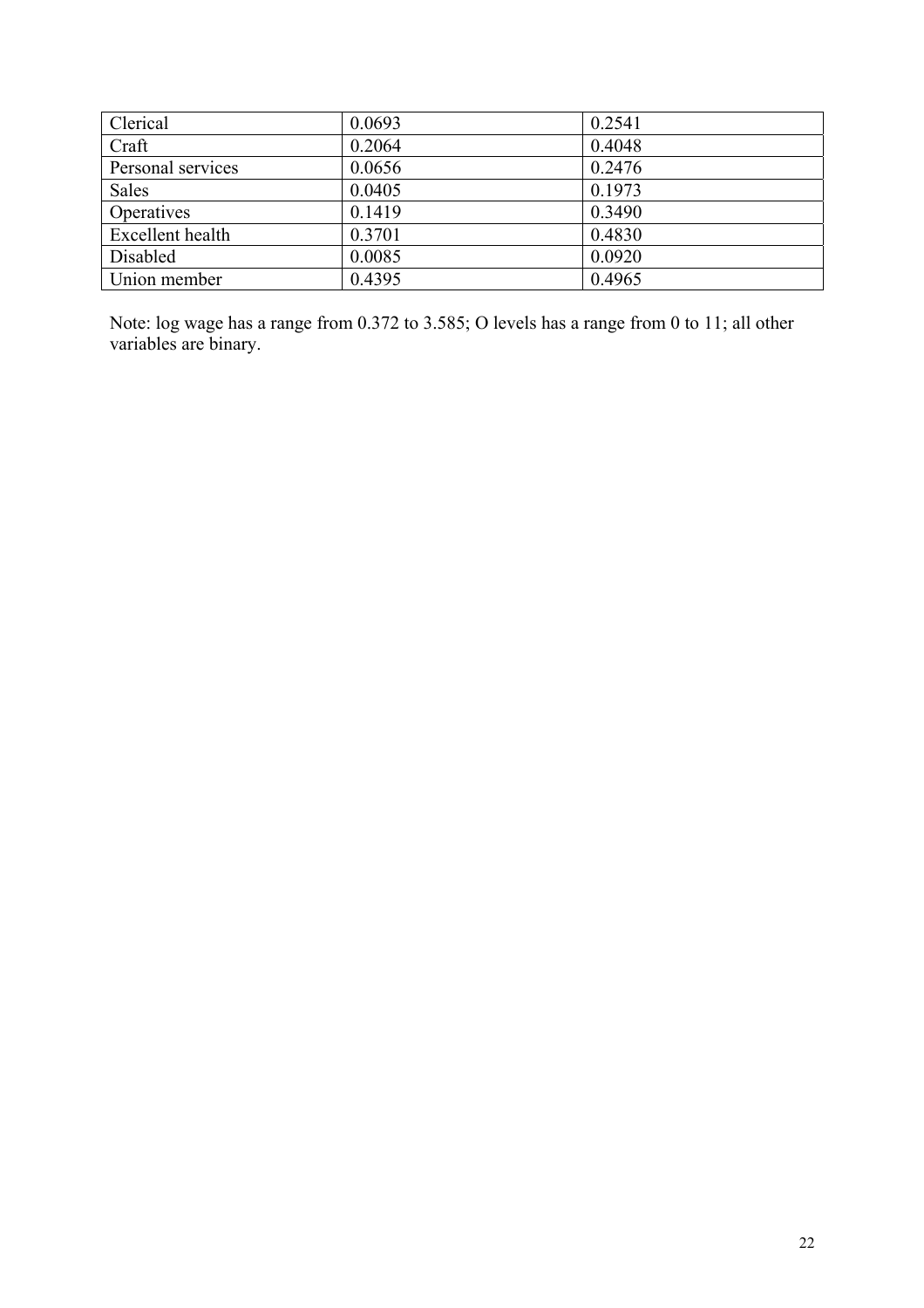# Table 2 Regression results

| Variable           |          |          |          |          |          |
|--------------------|----------|----------|----------|----------|----------|
|                    |          |          |          |          |          |
| constant           | 1.821    | 1.767    | 1.681    | 1.541    | 1.391    |
|                    | (63.04)  | (63.07)  | (49.55)  | (24.92)  | (18.98)  |
|                    |          |          |          |          |          |
| number of O        |          | 0.051    | 0.073    | 0.030    | 0.017    |
| levels             |          |          |          |          |          |
|                    |          | (12.80)  | (13.42)  | (7.23)   | (3.76)   |
|                    |          |          |          |          |          |
| A level points     | 0.010    | 0.007    |          |          |          |
|                    | (1.62)   | (1.26)   |          |          |          |
|                    |          |          |          |          |          |
| A level French     | $-0.024$ | $-0.132$ | $-0.145$ | $-0.067$ | 0.085    |
|                    | (0.29)   | (1.69)   | (1.55)   | (0.84)   | (1.07)   |
|                    |          |          |          |          |          |
| A level English    | 0.062    | $-0.022$ | 0.070    | 0.080    | 0.074    |
|                    | (0.77)   | (0.28)   | (0.83)   | (1.10)   | (1.03)   |
|                    |          |          |          |          |          |
| A level History    | 0.084    | 0.016    | 0.043    | 0.001    | 0.011    |
|                    | (1.39)   | (0.28)   | (0.66)   | (0.02)   | (0.21)   |
|                    |          |          |          |          |          |
| A level Biology    | 0.076    | $-0.030$ | 0.053    | $-0.032$ | $-0.016$ |
|                    | (1.21)   | (0.50)   | (0.77)   | (0.53)   | (0.27)   |
|                    |          |          |          |          |          |
| A level            | $-0.059$ | $-0.094$ | $-0.060$ | $-0.027$ | $-0.036$ |
| Chemistry          |          |          |          |          |          |
|                    | (0.88)   | (1.45)   | (0.82)   | (0.43)   | (0.58)   |
|                    |          |          |          |          |          |
| A level Social     | 0.105    | $-0.018$ | 0.078    | 0.029    | 0.024    |
| Science            |          |          |          |          |          |
|                    | (2.01)   | (0.35)   | (1.38)   | (0.61)   | (0.52)   |
|                    |          |          |          |          |          |
| A level Statistics | 0.033    | $-0.043$ | 0.112    | $-0.006$ | 0.040    |
|                    | (0.17)   | (0.23)   | (0.58)   | (0.04)   | (0.24)   |
|                    |          |          |          |          |          |
| A level            | 0.141    | 0.015    | 0.026    | $-0.127$ | $-0.122$ |
| Technical          |          |          |          |          |          |
|                    | (1.53)   | (0.17)   | (0.27)   | (1.49)   | (1.43)   |
|                    |          |          |          |          |          |
| A level Art        | 0.024    | $-0.063$ | $-0.001$ | $-0.073$ | $-0.076$ |
|                    | (0.33)   | (0.88)   | (0.01)   | (1.12)   | (1.17)   |
|                    |          |          |          |          |          |
| A level            | 0.102    | $-0.011$ | 0.075    | 0.038    | 0.029    |
| Academic Art       |          |          |          |          |          |
|                    | (1.54)   | (0.17)   | (0.96)   | (0.57)   | (0.44)   |
|                    |          |          |          |          |          |
| A level            | 0.117    | 0.012    | 0.049    | 0.019    | 0.018    |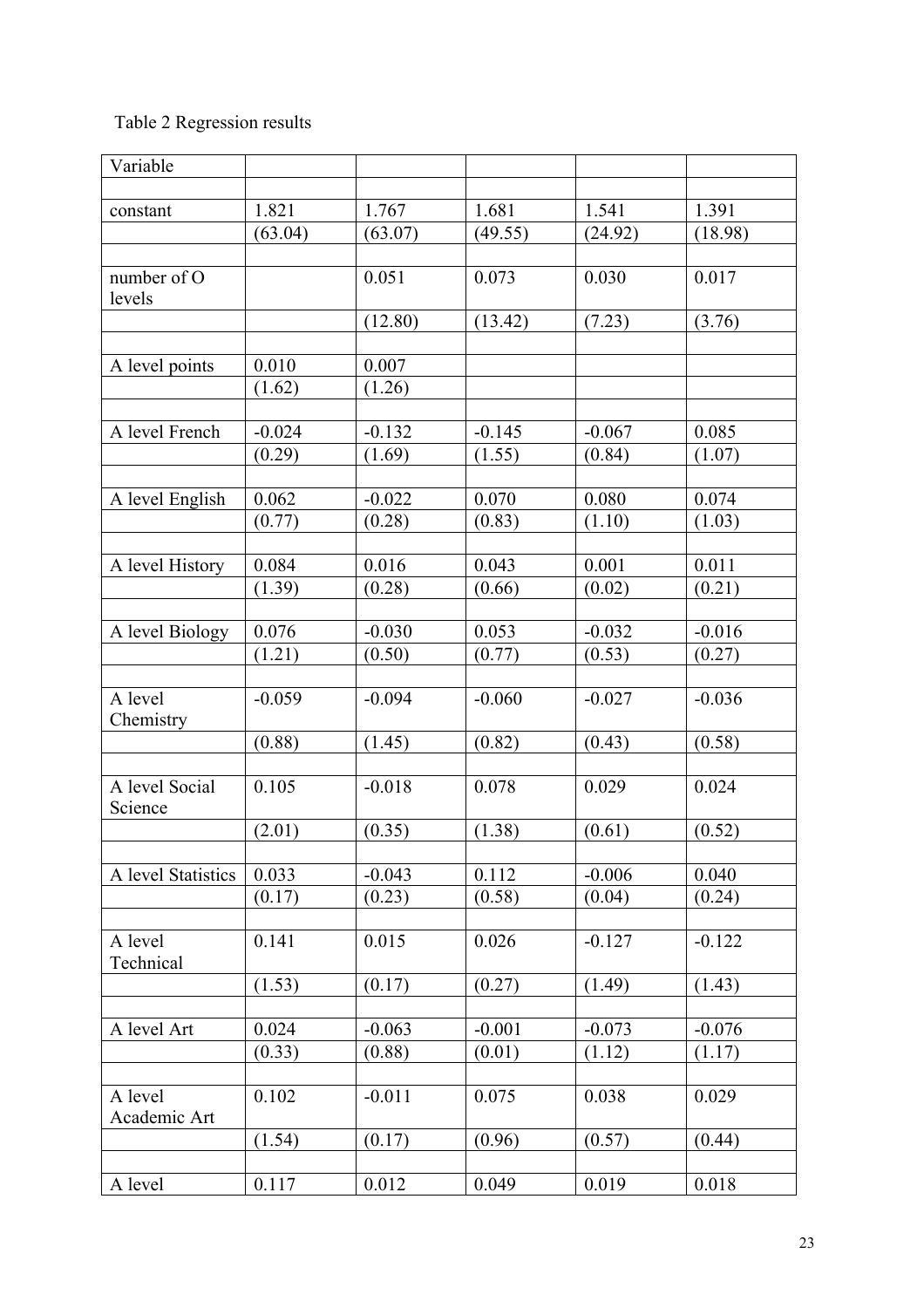| Mathematics             |          |          |          |          |          |
|-------------------------|----------|----------|----------|----------|----------|
|                         | (1.98)   | (0.21)   | (0.77)   | (0.36)   | (0.33)   |
|                         |          |          |          |          |          |
| A level Physics         | 0.039    | $-0.068$ | 0.021    | $-0.030$ | $-0.020$ |
|                         | (0.65)   | (1.18)   | (0.33)   | (0.55)   | (0.37)   |
|                         |          |          |          |          |          |
| number of other         | 0.069    | $-0.055$ | $-0.016$ | $-0.070$ | $-0.074$ |
| A levels                |          |          |          |          |          |
|                         | (0.86)   | (0.71)   | (0.19)   | (0.96)   | (1.02)   |
|                         |          |          |          |          |          |
| Degree                  | 0.260    | 0.151    | 0.163    | 0.128    | 0.104    |
|                         | (8.00)   | (4.69)   | (1.78)   | (3.98)   | (3.22)   |
|                         |          |          |          |          |          |
| Single                  | $-0.066$ | $-0.081$ | $-0.069$ | $-0.078$ | $-0.069$ |
|                         | (1.91)   | (2.44)   | (1.80)   | (2.32)   | (2.07)   |
|                         |          |          |          |          |          |
| Married                 | 0.067    | 0.057    | 0.081    |          |          |
|                         |          |          |          | 0.036    | 0.047    |
|                         | (2.23)   | (1.97)   | (2.44)   | (1.23)   | (1.61)   |
|                         |          |          |          |          |          |
| <b>Excellent</b> health | 0.103    | 0.085    | 0.086    | 0.050    | 0.051    |
|                         | (5.47)   | (4.72)   | (4.24)   | (2.78)   | (2.84)   |
|                         |          |          |          |          |          |
| Disabled                | $-0.329$ | $-0.298$ | $-0.247$ | $-0.117$ | $-0.093$ |
|                         | (3.37)   | (3.19)   | (2.28)   | (1.22)   | (0.97)   |
|                         |          |          |          |          |          |
| Professional            |          |          |          | 0.068    | 0.062    |
| qualification           |          |          |          |          |          |
|                         |          |          |          | (2.27)   | (2.07)   |
|                         |          |          |          |          |          |
| Firm size 11-25         |          |          |          | 0.172    | 0.171    |
|                         |          |          |          | (4.95)   | (4.93)   |
|                         |          |          |          |          |          |
| Firm size 26-99         |          |          |          | 0.209    | 0.209    |
|                         |          |          |          | (6.82)   | (6.84)   |
|                         |          |          |          |          |          |
| Firm size               |          |          |          | 0.296    | 0.297    |
| medium                  |          |          |          |          |          |
|                         |          |          |          | (9.70)   | (9.81)   |
|                         |          |          |          |          |          |
| Firm size big           |          |          |          | 0.314    | 0.314    |
|                         |          |          |          | (10.06)  | (10.12)  |
|                         |          |          |          |          |          |
| Been                    |          |          |          | $-0.141$ | $-0.131$ |
| unemployed              |          |          |          |          |          |
|                         |          |          |          | (6.77)   | (6.31)   |
|                         |          |          |          |          |          |
| Union member            |          |          |          | 0.016    | 0.011    |
|                         |          |          |          | (0.86)   | (0.61)   |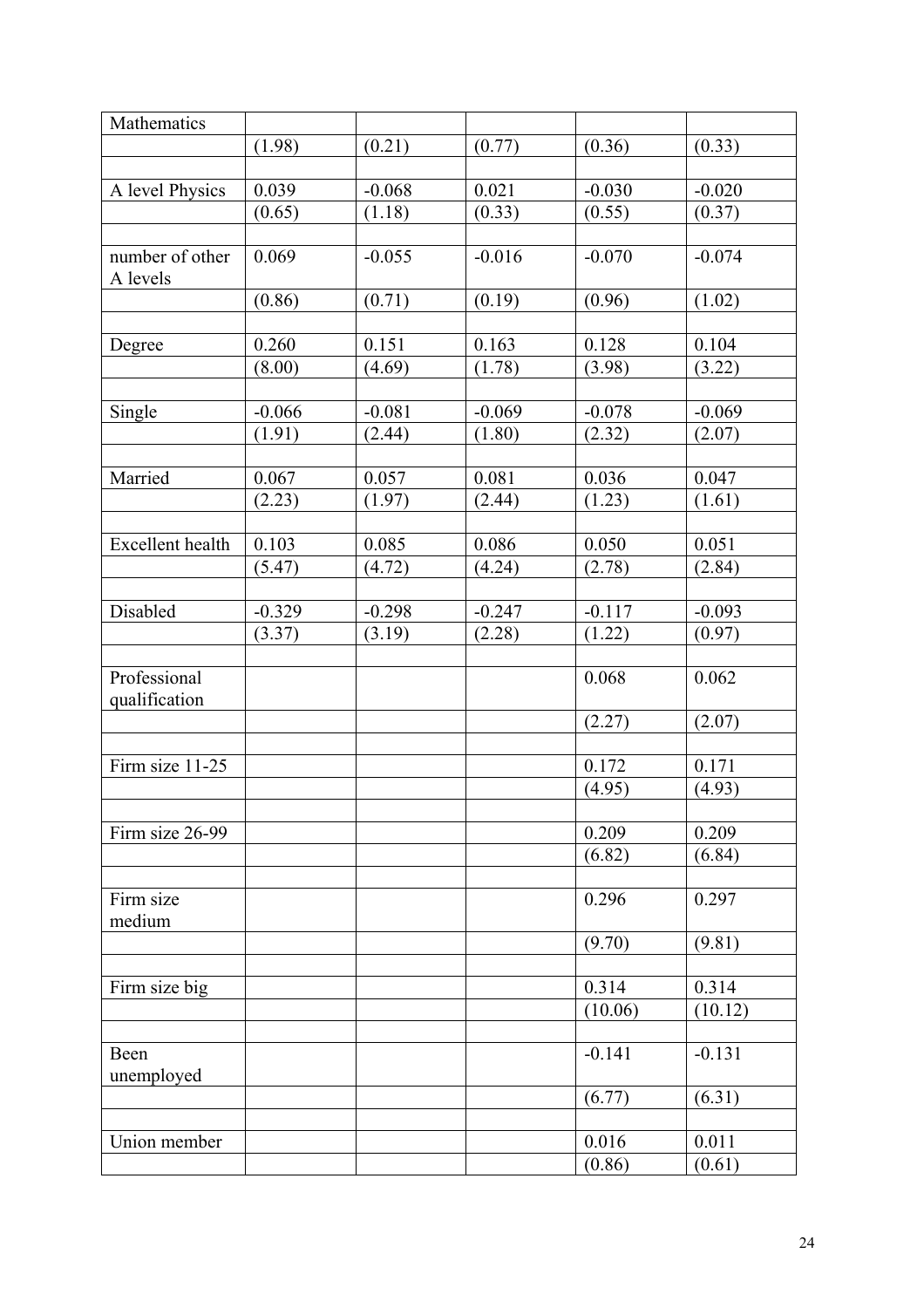| Regional       | no        | no        | no        | 10        | 10        |
|----------------|-----------|-----------|-----------|-----------|-----------|
| dummies        |           |           |           |           |           |
| Occupation     | no        | no        | no        | 8         | 8         |
| dummies        |           |           |           |           |           |
|                |           |           |           |           |           |
| number of      | 1875      | 1875      | 1488      | 1488      | 1488      |
| observations   |           |           |           |           |           |
| R squared      | 0.171     | 0.238     | 0.232     | 0.426     | 0.444     |
| log likelihood | $-875.61$ | $-796.24$ | $-631.31$ | $-415.67$ | $-391.79$ |
|                |           |           |           |           |           |

Note: t ratios in parentheses. Other variables included in the regression reported in the final column are: reading and mathematics test scores at ages 7 and 11; secondary school size and type; social class of main income earning parent.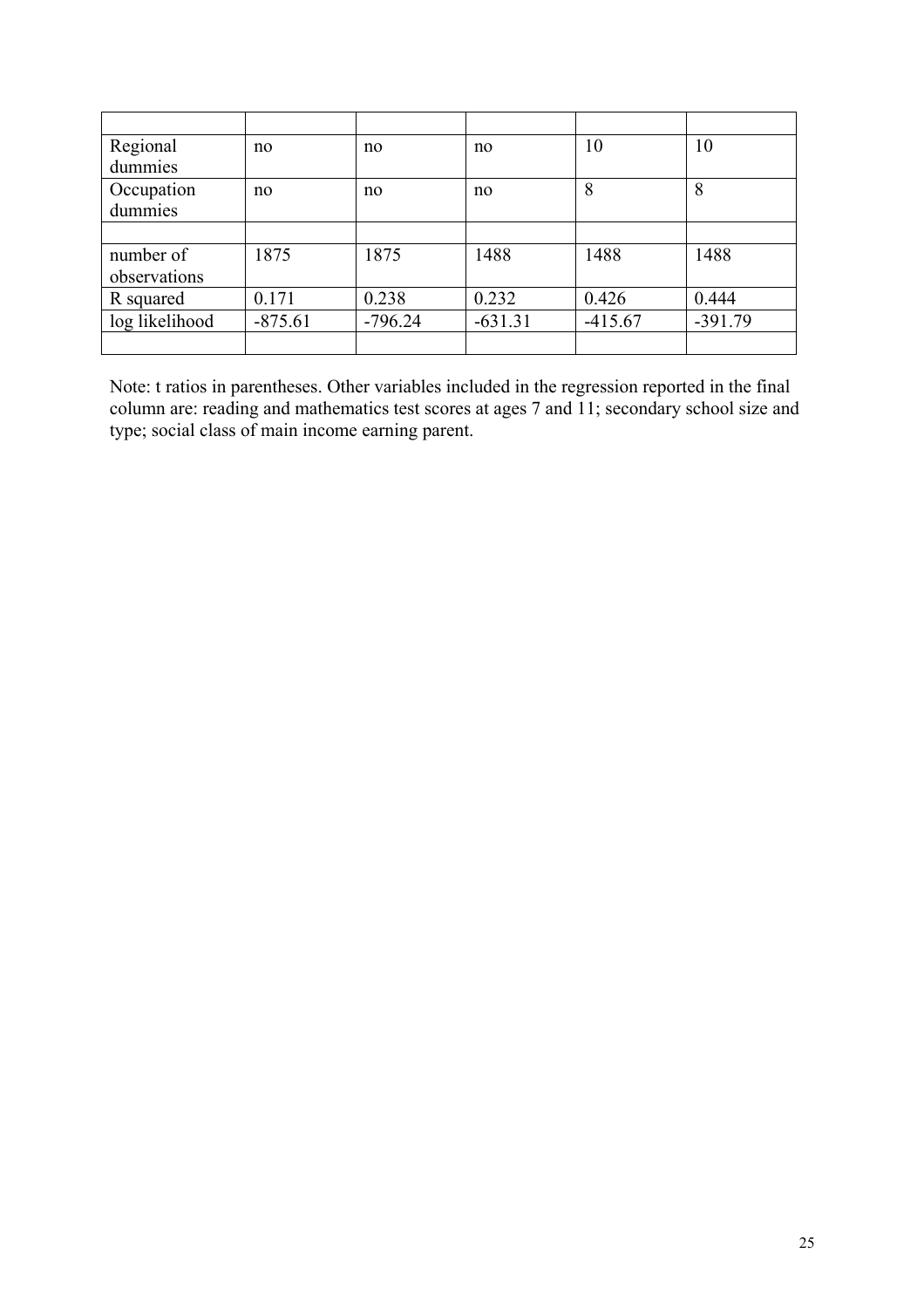| Variable           |          |          |          |  |
|--------------------|----------|----------|----------|--|
|                    |          |          |          |  |
| Constant           | 1.291    | 1.087    | 0.965    |  |
|                    | (23.88)  | (15.98)  | (12.86)  |  |
|                    |          |          |          |  |
| Number of O levels | 0.073    | 0.046    | 0.015    |  |
|                    | (13.71)  | (9.24)   | (3.56)   |  |
| Degree             | 0.179    | 0.087    | 0.089    |  |
|                    | (2.67)   | (1.57)   | (2.96)   |  |
|                    |          |          |          |  |
| Single             | $-0.068$ | $-0.066$ | $-0.069$ |  |
|                    | (1.78)   | (1.97)   | (2.09)   |  |
|                    |          |          |          |  |
| Married            | 0.081    | 0.057    | 0.049    |  |
|                    | (2.46)   | (1.99)   | (1.73)   |  |
|                    |          |          |          |  |
| Excellent health   | 0.085    | 0.057    | 0.053    |  |
|                    | (4.21)   | (3.26)   | (3.03)   |  |
|                    |          |          |          |  |
| Disabled           | $-0.253$ | $-0.107$ | $-0.104$ |  |
|                    | (2.35)   | (1.13)   | (1.11)   |  |
|                    |          |          |          |  |
| Professional       |          | 0.082    | 0.065    |  |
| qualification      |          |          |          |  |
|                    |          | (2.78)   | (2.25)   |  |
|                    |          |          |          |  |
| Firm size 11-25    |          | 0.178    | 0.172    |  |
|                    |          | (5.21)   | (5.08)   |  |
|                    |          |          |          |  |
| Firm size 26-99    |          | 0.213    | 0.210    |  |
|                    |          | (7.07)   | (7.02)   |  |
|                    |          |          |          |  |
| Firm size medium   |          | 0.298    | 0.299    |  |
|                    |          | (9.97)   | (10.12)  |  |
|                    |          |          |          |  |
| Firm size big      |          | 0.318    | 0.317    |  |
|                    |          | (10.37)  | (10.44)  |  |
|                    |          |          |          |  |
| Been unemployed    |          | $-0.126$ | $-0.132$ |  |
|                    |          | (6.17)   | (6.50)   |  |
|                    |          |          |          |  |
| Union member       |          | 0.010    | 0.013    |  |
|                    |          | (0.53)   | (0.73)   |  |
|                    |          |          |          |  |
| Regional dummies   | $\rm no$ | 10       | $10\,$   |  |

Table 3 Coefficient estimates for the neural networks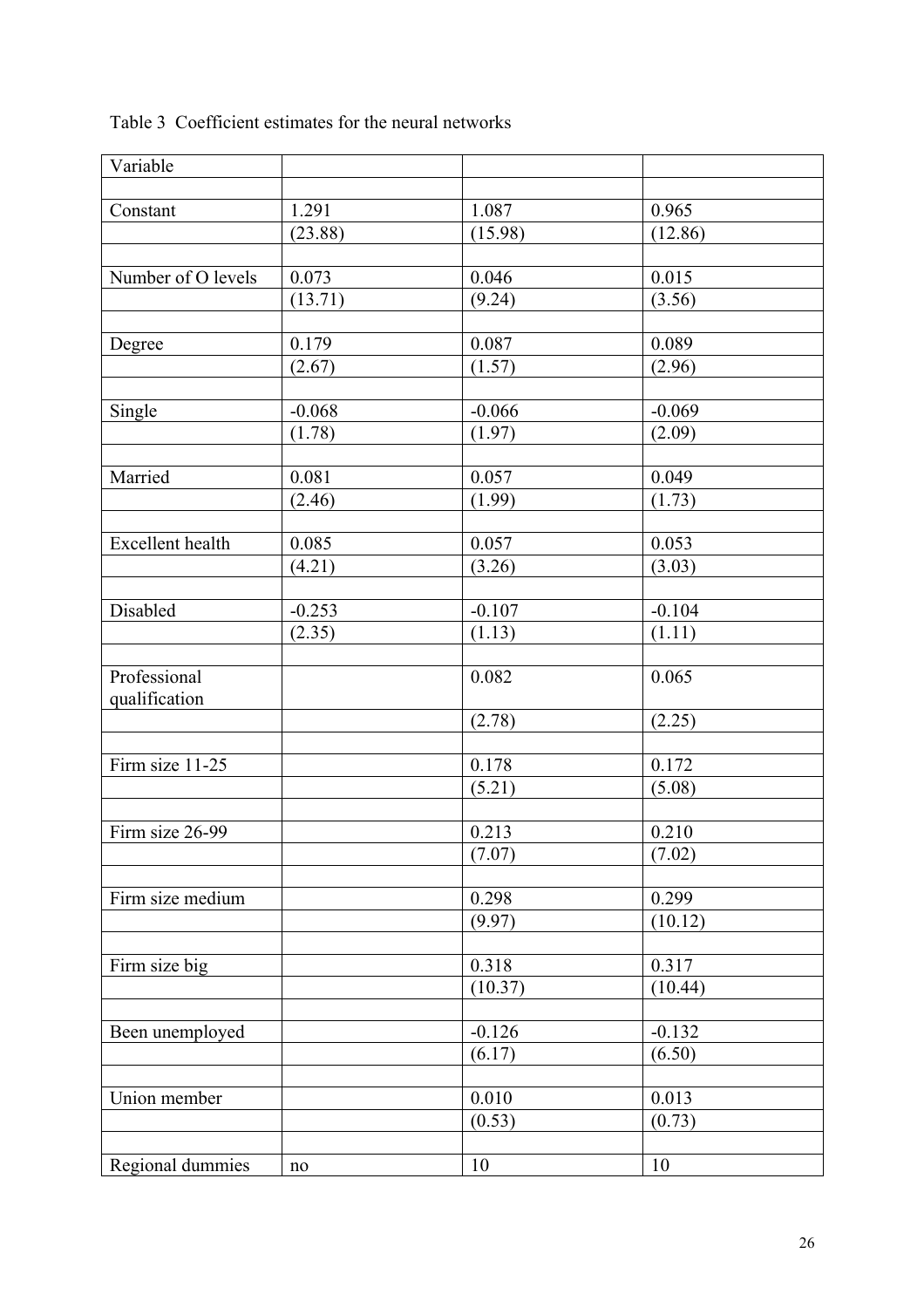| Occupation dummies         | no                 | 8                  | 8                  |  |
|----------------------------|--------------------|--------------------|--------------------|--|
|                            |                    |                    |                    |  |
| $\rho$                     | $-0.902$<br>(2.60) | $-0.757$<br>(2.98) | $-0.637$<br>(3.07) |  |
|                            |                    |                    |                    |  |
| $\theta$ associated with A |                    |                    |                    |  |
| level:                     |                    |                    |                    |  |
|                            |                    |                    |                    |  |
| French                     | 27.11              | 1.020              | 2.028              |  |
|                            | (0.00)             | (0.19)             | (0.22)             |  |
|                            |                    |                    |                    |  |
| English                    | $-1.355$           | $-12.083$          | $-12.317$          |  |
|                            | (0.39)             | (0.15)             | (0.09)             |  |
|                            |                    |                    |                    |  |
| History                    | $-15.85$           | $-8.564$           | $-7.521$           |  |
|                            | (0.00)             | (0.11)             | (0.06)             |  |
|                            | $-8.183$           | $-3.703$           | 11.792             |  |
| Biology                    | (0.13)             | (0.44)             | (0.09)             |  |
|                            |                    |                    |                    |  |
| Chemistry                  | 6.922              | 0.040              | 9.114              |  |
|                            | (0.11)             | (0.01)             | (0.09)             |  |
|                            |                    |                    |                    |  |
| Social Science             | $-8.256$           | $-17.343$          | $-11.942$          |  |
|                            | (0.13)             | (0.01)             | (0.09)             |  |
|                            |                    |                    |                    |  |
| <b>Statistics</b>          | $-8.598$           | 1.638              | 3.576              |  |
|                            | (0.00)             | (0.12)             | (0.05)             |  |
|                            |                    |                    |                    |  |
| Technical                  | 0.851              | 3.599              | 4.708              |  |
|                            | (0.28)             | (0.50)             | (0.12)             |  |
|                            |                    |                    |                    |  |
| Art                        | 0.346              | 10.061             | 10.573<br>(0.08)   |  |
|                            | (0.18)             | (0.13)             |                    |  |
| Academic Art               | 0.579              | $-3.624$           | $-10.490$          |  |
|                            | (0.22)             | (0.23)             | (0.08)             |  |
|                            |                    |                    |                    |  |
| Mathematics                | $-6.692$           | $-6.459$           | $-15.561$          |  |
|                            | (0.11)             | (0.58)             | (0.11)             |  |
|                            |                    |                    |                    |  |
| Physics                    | 1.438              | 4.006              | 5.913              |  |
|                            | (0.53)             | (0.47)             | (0.04)             |  |
|                            |                    |                    |                    |  |
| other subjects             | $-13.549$          | 22.224             | 12.119             |  |
| (number)                   |                    |                    |                    |  |
|                            | (0.00)             | (0.02)             | (0.09)             |  |
|                            |                    |                    |                    |  |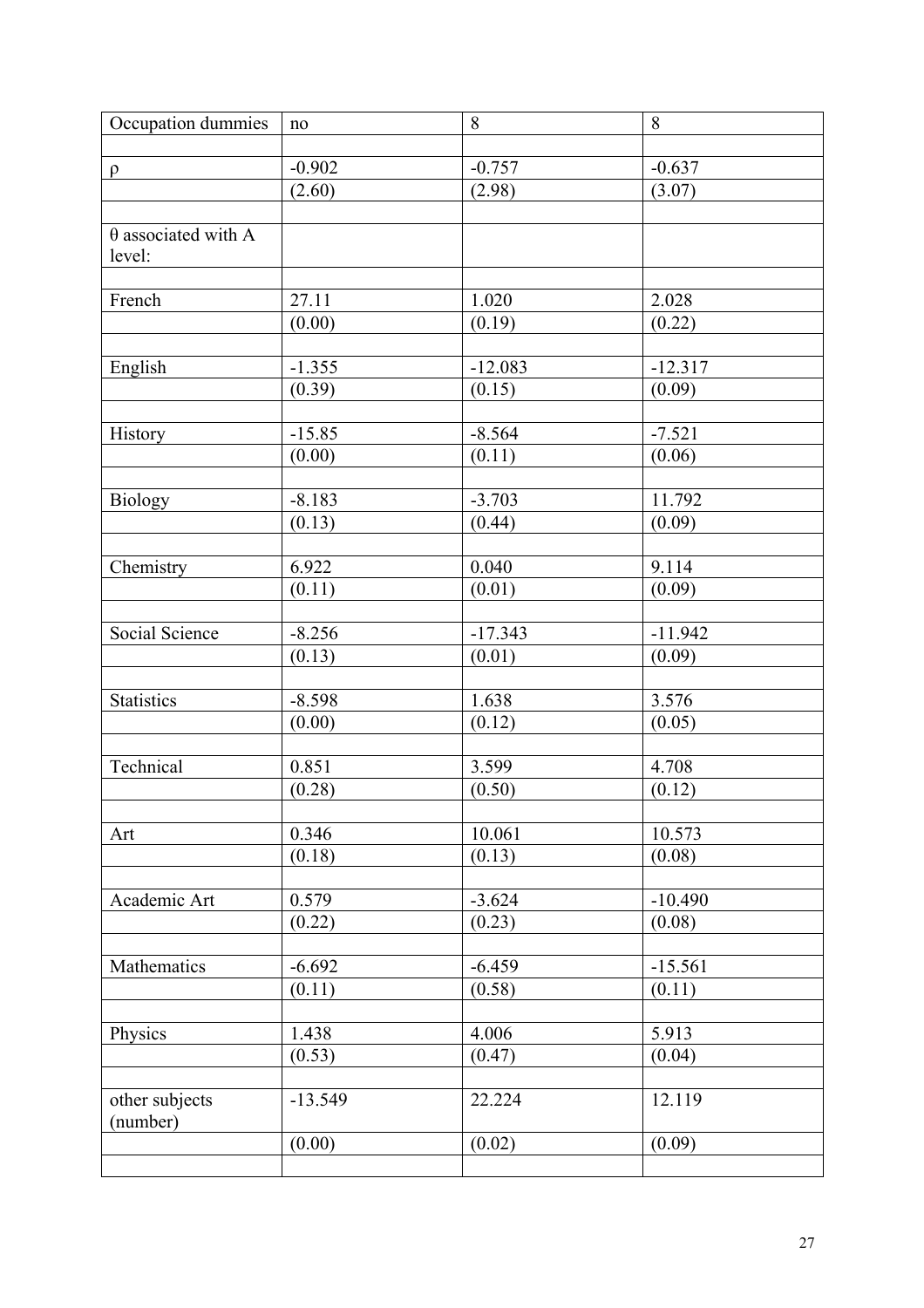| number of      | 1488      | 1488      | 1488      |
|----------------|-----------|-----------|-----------|
| observations   |           |           |           |
| R squared      | 0.234     | 0.430     | 0.445     |
| log likelihood | $-629.35$ | $-409.94$ | $-389.70$ |
|                |           |           |           |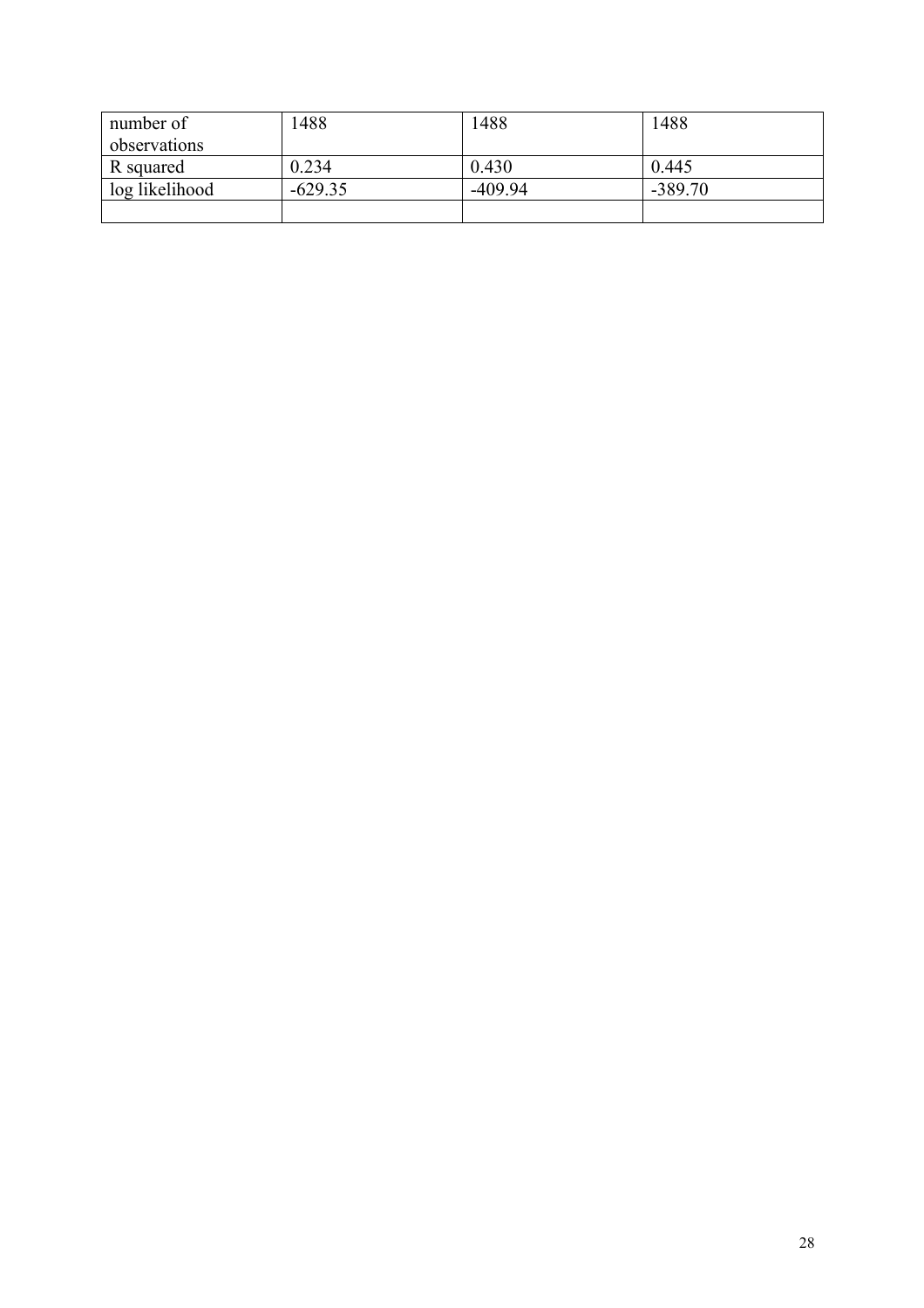Table 4 Examples of the neural network results

|                | Curriculum        |                | Predicted wage (£/hr) |
|----------------|-------------------|----------------|-----------------------|
|                |                   |                |                       |
| English        | <b>History</b>    | Physics        | 6.59                  |
| English        | French            | History        | 6.59                  |
| Mathematics    | French            | History        | 6.59                  |
| Social Science | French            | History        | 6.59                  |
| Mathematics    | <b>Statistics</b> | Physics        | 6.60                  |
| English        | French            | Art            | 7.18                  |
| Mathematics    | Physics           | <b>Biology</b> | 7.56                  |
| Social Science | Physics           | <b>Biology</b> | 7.69                  |
| French         | History           | Chemistry      | 7.66                  |
| English        | Physics           | <b>Biology</b> | 7.68                  |
| History        | French            | Art            | 7.68                  |
| Physics        | Chemistry         | <b>Biology</b> | 7.69                  |
| French         | History           | <b>Biology</b> | 7.69                  |



Figure 1: Diagrammatic representation of a neural network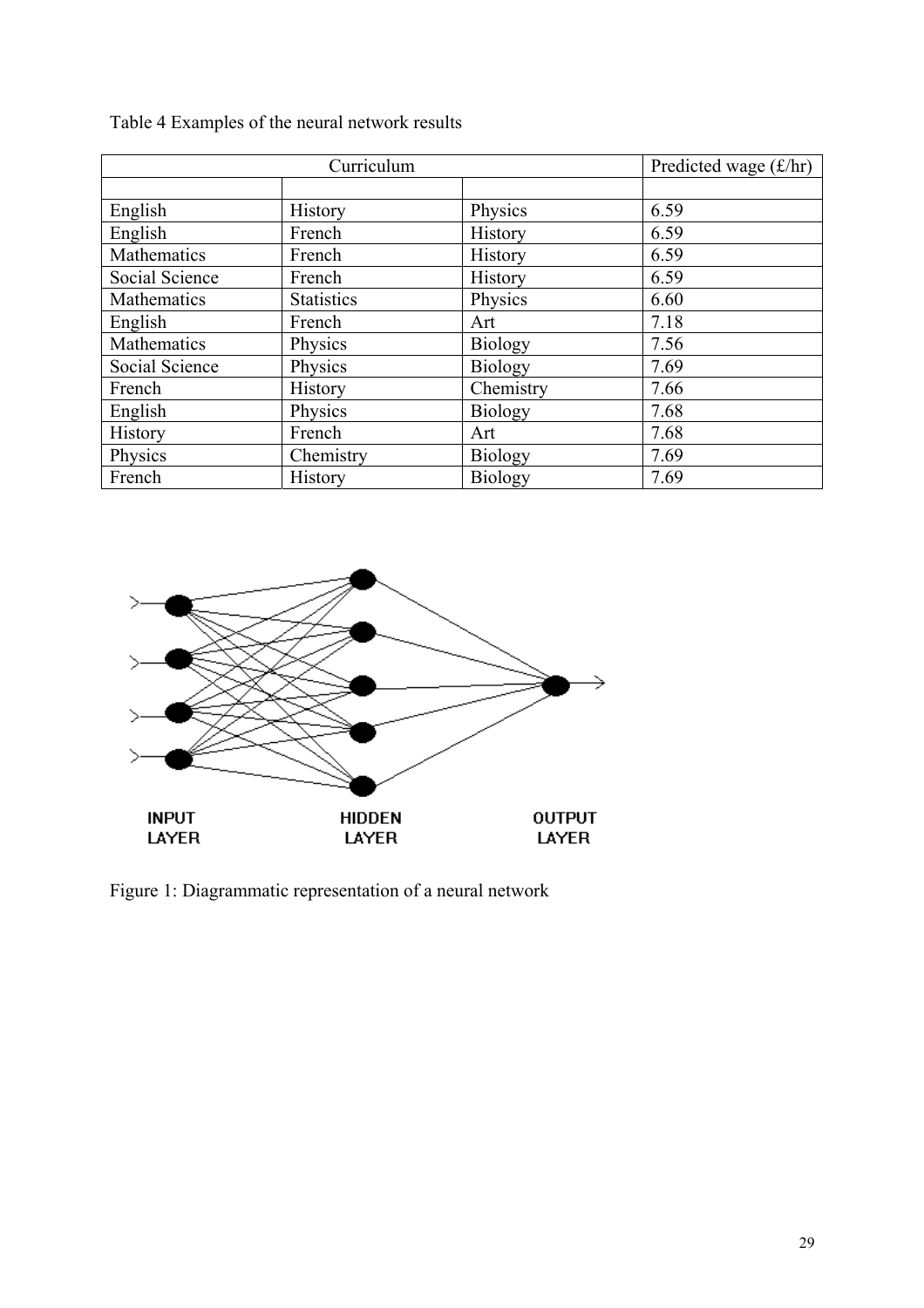## **References**

Adelman, Clifford (1999) *Answers in the tool box: academic intensity, attendance patterns and bachelors degree attainment*, Jessup MD: US Department of Education.

Akerlof, George A. (1998) Men without children, *Economic Journal*, 108, 287-309.

Alexander, Karl L., and Pallas, Aaron M. (1984) Curriculum reform and school performance: an evaluation of the 'new basics', *American Journal of Education.* 92, 391-420.

Altonji, Joseph (1995) The effects of high school curriculum on education and labor market outcomes*, Journal of Human Resources*, 30, 409-438.

Arrow, Kenneth (1973) Higher education as a filter, *Journal of Public Economics*, 2, 193-216.

Becker, Gary S. (1964) *Human Capital*, New York: Columbia University Press.

Blanchflower, David G., Oswald, Andrew J. and Garrett, Mario D. (1990) Insider power in wage determination, *Economica*, 57, 143-170.

Blundell, Richard, Dearden, Lorraine, Goodman, Alissa and Reed, Howard (1997*) Higher education, employment and earnings in Britain*, London: Institute of Fiscal Studies.

Blundell, Richard, Dearden, Lorraine, Goodman, Alissa and Reed, Howard (2000) The returns to higher education in Britain: evidence from a British cohort, *Economic Journal*, 110, F82-F99.

Coelli, Tim J. (1996) Measurement and sources of technical efficiency in Australian coal-fired electricity generation, mimeo, University of New England.

Cohn, Elchanan, Kiker, Billy F. and de Oliveira, M. Mendes (1987) Further evidence on the screening hypothesis, *Economics Letters*, 25, 289-294.

Curry, Bruce and Morgan, Peter H. (1997) Neural Networks: a Need for Caution, *Omega*, 25, 123-133.

Dolton, P. and Vignoles, A. (2002a) The returns on post-compulsory school mathematics study, *Economica*, 69, 113-141.

Dolton, P. and Vignoles, A. (2002b) Is a Broader Curriculum Better?, *Economics of Education Review*, forthcoming.

Green, Francis, Machin, Stephen and Manning, Alan (1996) The employer size wage effect: can dynamic monopsony provide an explanation?, *Oxford Economic Papers*, 48, 433-455.

Grubb, W. Norton (1993) Further tests of screening on education and observed ability, *Economics of Education Review*, 12, 125-136.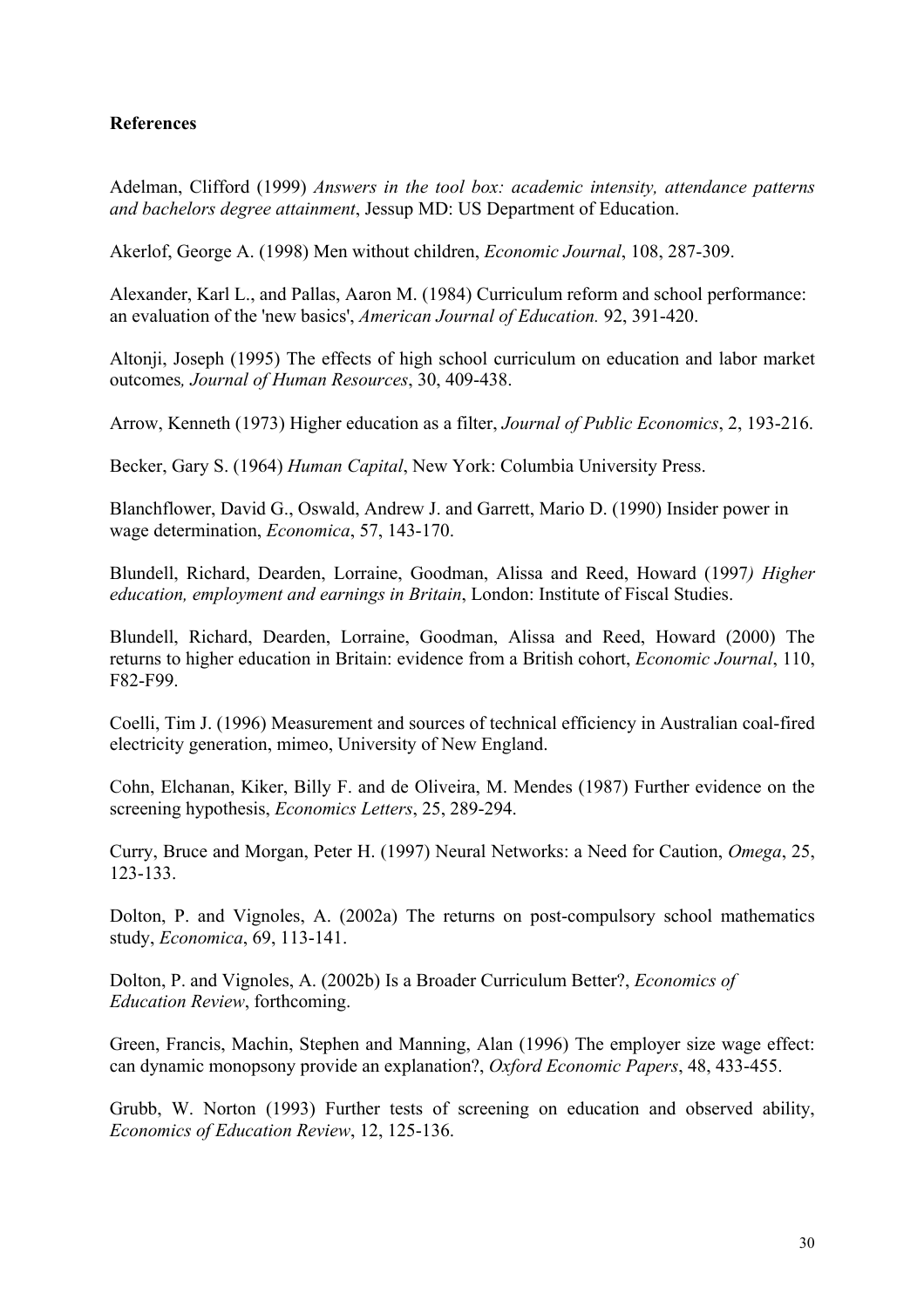Hanushek, Eric A. (1986) The economics of schooling: production and efficiency in the public schools, *Journal of Economic Literature*, 24, 1141-1177.

Harmon, Colm and Walker, Ian (1995) Estimates of the economic return to schooling for the United Kingdom, *American Economic Review*, 85, 1278-1286.

Harmon, Colm and Walker, Ian (2000) The returns to the quantity and quality of education: evidence for men in England and Wales, *Economica*, 67, 19-35.

Heckman, James J. (1979) Sample selection bias as a specification error, *Econometrica*, 47, 153-161.

Hildreth, Andrew K.G. and Oswald, Andrew J. (1997) Rent-sharing and wages: evidence from company and establishment panels*, Journal of Labor Economics*, 15, 318-337.

Johnes, Geraint (1998) Human capital versus sorting: new data and a new test, *Applied Economics Letters*, 5, 665-667.

Johnes, Geraint (2000) Up around the bend: linear and nonlinear models of the UK economy compared, *International Review of Applied Economics*, 14, 485-493.

Levine, Phillip B. and Zimmerman, David J. (1995) The benefit of additional high school math and science classes for young men and women, *Journal of Business and Economic Statistics*, 13, 137-149.

Mincer, Jacob (1974) *Schooling, experience and earnings*, New York: National Bureau for Economic Research.

Murphy, Kevin M. and Welch, Finis (1990) Empirical age-earnings profiles, *Journal of Labor Economics*, 8, 202-229.

Riley, J (2001) Silver signals: 25 years of screening and signalling, *Journal of Economic Literature*, 39, 432-478.

Rumelhart, David E., Hinton, Geoffrey E. and Williams, Ronald J. (1986) Learning representations by backpropagating errors, *Nature*, 323, 533-536.

Schultz, Theodore (1961) Investment in human capital, *American Economic Review*, 51, 1-17.

Spence, Michael (1973) Job market signalling, *Quarterly Journal of Economics*, 87, 355-374.

Swanson, Norman and White, Halbert (1997) Forecasting economic time series using flexible versus fixed specifications and linear versus nonlinear econometric models*, International Journal of Forecasting*, 13, 439-462.

Vignoles, Anna (1999) A levels: does less mean more?, *LSE Centrepiece*, 4(1), available at http://www.centrepiece-magazine.com/spring99/maths.htm.

Welch, O. James, Reeves, Thomas E. and Welch, Sandra T. (1998) Neural network model: bid pricing fraud*, Journal of Computer Information Systems*, 38, 99-104.